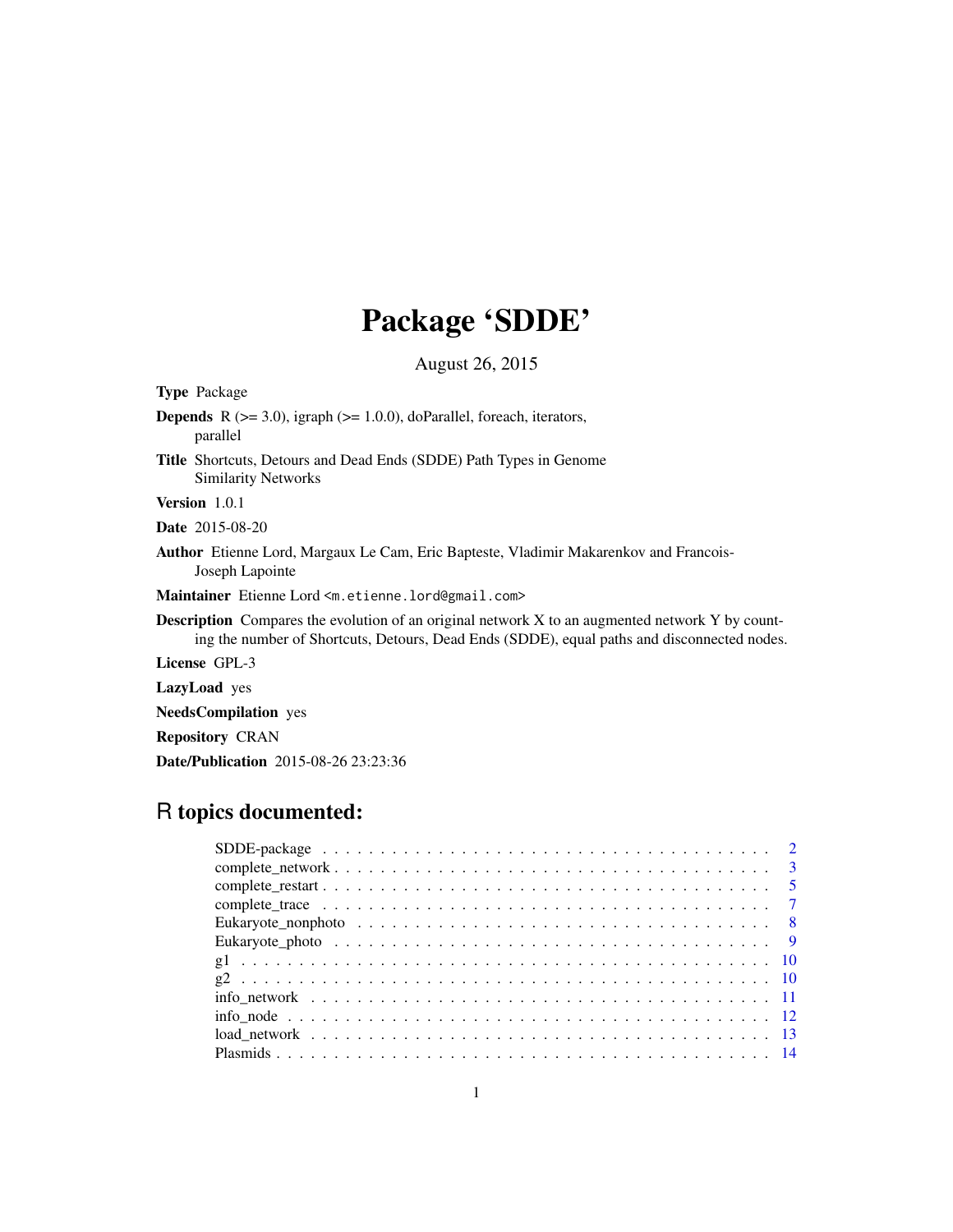# <span id="page-1-0"></span>2 SDDE-package

| Index |  |
|-------|--|
|       |  |
|       |  |
|       |  |
|       |  |
|       |  |
|       |  |
|       |  |
|       |  |
|       |  |
|       |  |

SDDE-package *Shortcuts, Detours and Dead Ends (SDDE) Path Types in Genome Similarity Networks*

# Description

SDDE compares the evolution of an original network X to an augmented network Y by counting the number of shortcuts, detours, dead ends, equal paths and disconnected nodes.

Four different types of paths in Y that *pass by at least one augmented node* (*i.e.* a node that exists in Y but not in X) can be defined as follows:

1) *Shortcut* is a path between two nodes, originally present in X, that is shorter in Y than in X.

2) *Detour* is a path such that it connects two nodes originally present in X and is longer in Y than in X.

3) *Dead End* is a path that exists in X, but is impossible in Y.

4) *Equal* is a path that has the same length in X an Y.

The numbers of *disconnected* nodes is also reported.

# Details

| Package:    | <b>SDDE</b>                                                                                              |
|-------------|----------------------------------------------------------------------------------------------------------|
| Type:       | Package                                                                                                  |
| Version:    | 1.0.1                                                                                                    |
| Date:       | 2015-08-20                                                                                               |
| License:    | $GPL-2$                                                                                                  |
| Maintainer: | Etienne Lord <m.etienne.lord@gmail.com>.</m.etienne.lord@gmail.com>                                      |
|             | François-Joseph Lapointe <francois-joseph.lapointe@umontreal.ca></francois-joseph.lapointe@umontreal.ca> |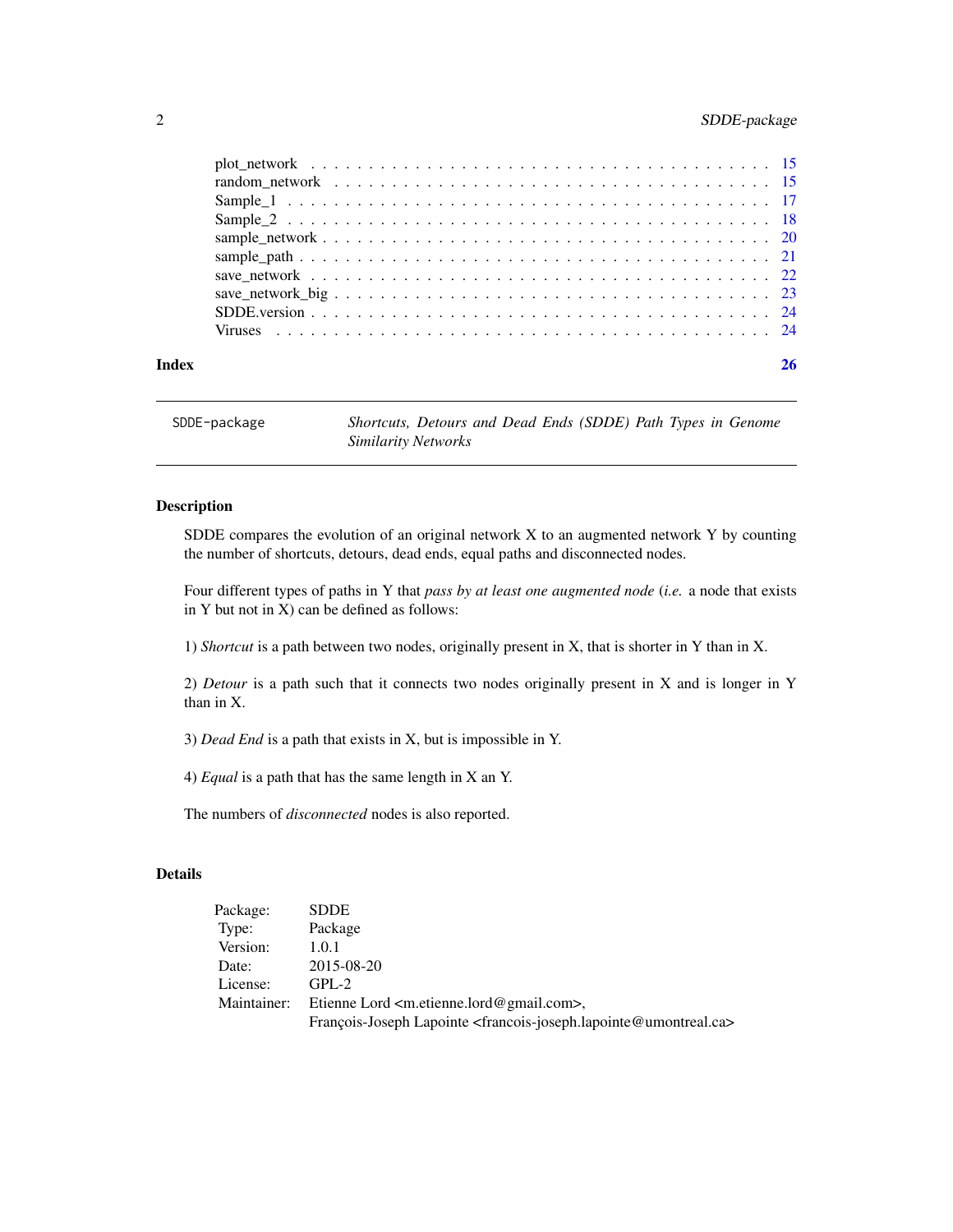<span id="page-2-0"></span>Function [complete\\_network](#page-2-1) computes the number of paths in each category.

Function [complete\\_restart](#page-4-1) is similar to the [complete\\_network](#page-2-1) function but it identifies the paths in a predefined order.

Function [complete\\_trace](#page-6-1) is similar to the [complete\\_network](#page-2-1) function but allow the enumeration of nodes and taxa in a path.

Function [sample\\_network](#page-19-1) computes the number of paths in each category for a given set of nodes of the original network X.

Function [random\\_network](#page-14-1) creates a random network X and an augmented network Y using Erdos-Renyi or Barabási–Albert models.

Function [save\\_network](#page-21-1) and cod[eplot\\_network](#page-14-2) creates rendering of network X and network Y in various file formats (svg, png and eps).

Function [load\\_network](#page-12-1) loads a network from a list of edges (tab-separated) which is compatible with the [complete\\_network](#page-2-1), [complete\\_restart](#page-4-1) and [sample\\_network](#page-19-1) function.

#### Author(s)

Etienne Lord, Margaux Le Cam, Éric Bapteste, Vladimir Makarenkov and François-Joseph Lapointe

#### See Also

[complete\\_network](#page-2-1), [complete\\_restart](#page-4-1), [complete\\_trace](#page-6-1), [sample\\_network](#page-19-1), [load\\_network](#page-12-1), [save\\_network](#page-21-1) [plot\\_network](#page-14-2)

<span id="page-2-1"></span>

| complete_network | compare two given networks (original and augmented, presented as |
|------------------|------------------------------------------------------------------|
|                  | undirected graphs) using a path analysis                         |

#### Description

This function computes the number of paths in each category for all pairs of nodes of the original network.

#### Usage

```
complete_network(g1,g2,
     taxnames,
     maxdistance=0,
     maxtime=3600,
     maxnode=0,
     verbose=FALSE,
     file="log.txt",
    maxcores=1,
    node1,
    node2
)
```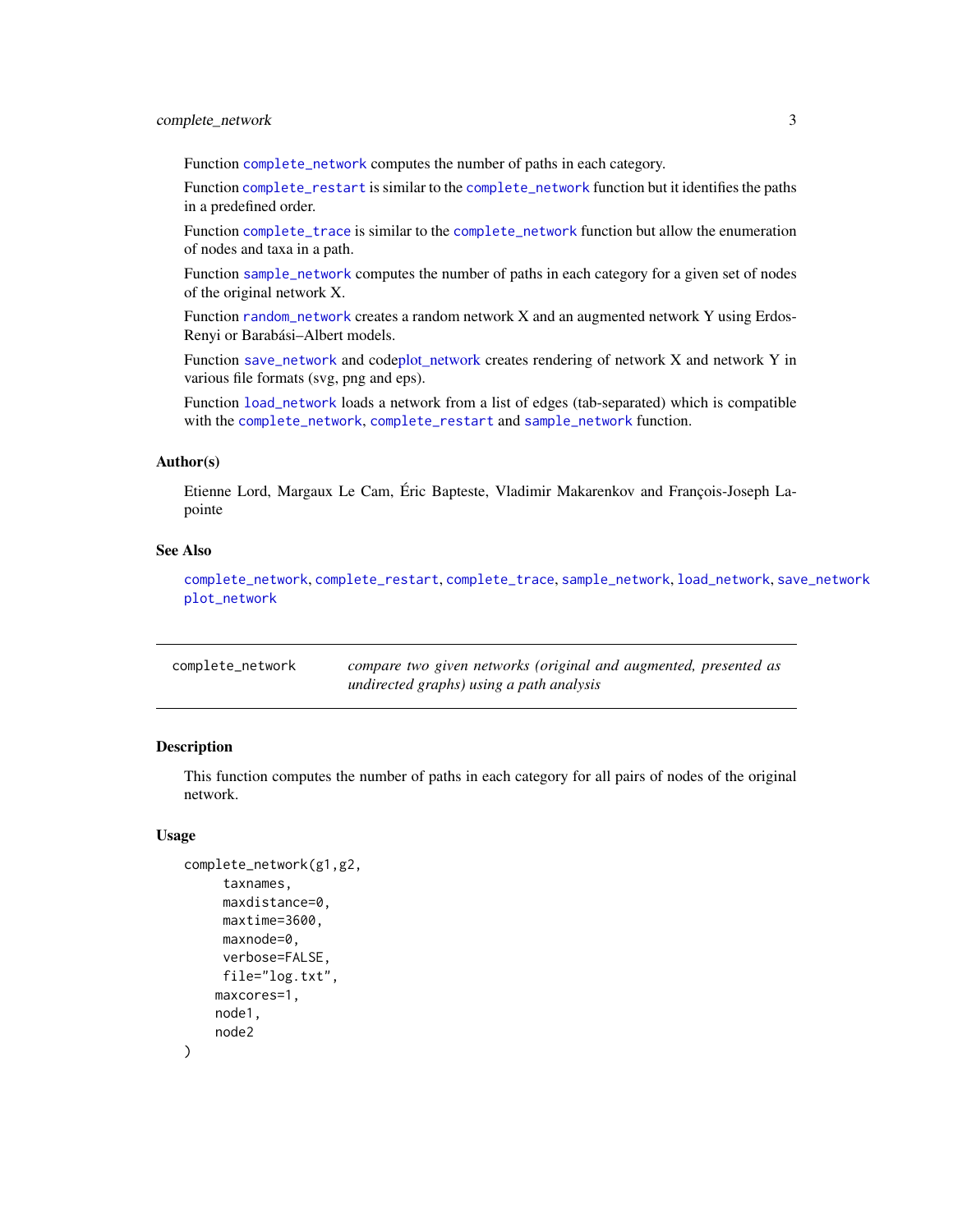#### **Arguments**

| g1          | the original network X                                                                                                                                                                                                                               |
|-------------|------------------------------------------------------------------------------------------------------------------------------------------------------------------------------------------------------------------------------------------------------|
| g2          | the augmented network Y with additional nodes (all the original nodes from X<br>must be present in the augmented network Y)                                                                                                                          |
| taxnames    | the taxon name of the nodes added to the original graph (default: we select all<br>nodes that are not in g1)                                                                                                                                         |
| maxnode     | the maximum number of augmented nodes in network Y to take into account<br>(default=0, no maximum number of augmented nodes to take into account. The<br>augmented nodes are sorted by distance to the investigated node pairs by the<br>algorithm.) |
| maxtime     | the maximum search time per pathway (default=3600 seconds)                                                                                                                                                                                           |
| maxdistance | the maximum search distance to the added nodes in network Y (default=0, no<br>maximum distance for augmented nodes to take into account)                                                                                                             |
| verbose     | flag to save into a file additionnal informations regarding the obtained paths<br>(default=FALSE, the file name should be indicated)                                                                                                                 |
| file        | filename to save the additionnal informations                                                                                                                                                                                                        |
| node1       | if nodel is set, we look only for paths starting from nodel                                                                                                                                                                                          |
| node2       | if node2 is set, we will only look at the paths starting at node1 and ending at<br>node2                                                                                                                                                             |
| maxcores    | maximum number of cores to use (default=1, use 0 to use half of the total cores<br>available)                                                                                                                                                        |

# Value

This function returns the number of paths of each category: *Shortcuts*, *Detours*, *Dead ends*, *Equal* paths and disconnected nodes.

If some of the augmented nodes are not visited because of the limits defined by maxnode, maxtime or maxdistance, a path can also be classified as *Detour or Dead End*.

```
## Searching the sample data (containing 11 original nodes and 3 augmented nodes)
data(Sample_1)
result <- complete_network(g1, g2)
print(result)
## Results:
##
## disconnected nodes shortcuts equals detours dead ends
##user.self 18 4 5 26 2
## Dead ends or detour total user time system time real time
##user.self 0 55 0.997 0.111 2.186
##
## Searching for path x1 -> x2 in the sample data
## Not run: complete_network(g1, g2,node1="x1", node2="x2")
##
## Specifying a limit on time (60 seconds) and maximum distance (2) of
```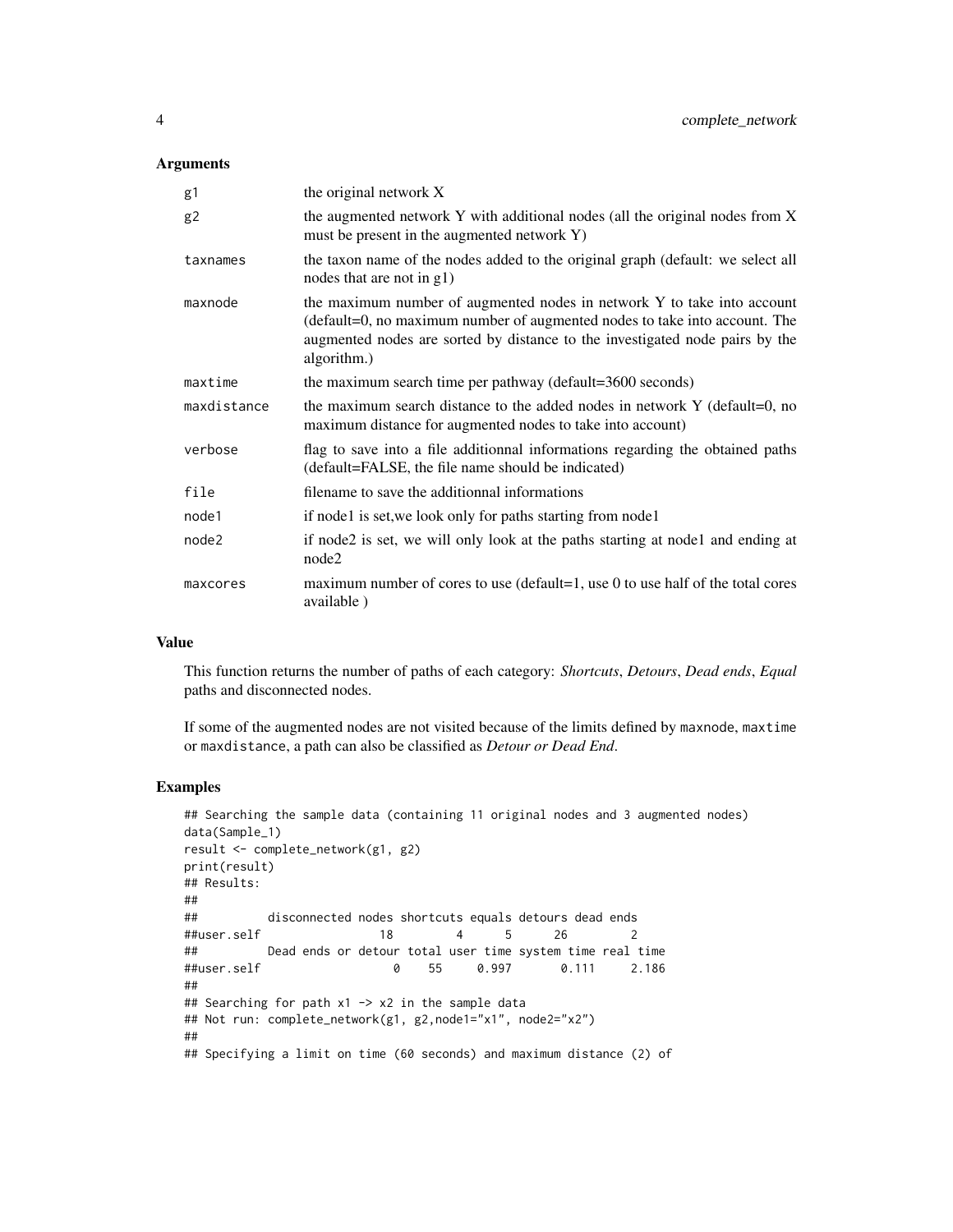```
## an original node to an augmented node
## Not run: complete_network(g1, g2, maxtime=60, maxdistance=2)
```
<span id="page-4-1"></span>complete\_restart *compares two given networks (original and augmented, presented as undirected graphs) using a path analysis*

# Description

This function is equivalent to the [complete\\_network](#page-2-1) function, but it uses a fixed number of pathways to be investigated, which are divided in groups to allow restarting or better dispatching of tasks in a cluster environment.

#### Usage

```
complete_restart(g1,g2,
     taxnames,
     resultfile='result.txt',
     size=1000,
     start=1,
     end=0,
     maxdistance=0,
     maxtime=3600,
     maxnode=0,
     verbose=FALSE,
     file='log.txt',
     maxcores=1
```

```
)
```
# Arguments

| g1          | the original network X                                                                                                                            |
|-------------|---------------------------------------------------------------------------------------------------------------------------------------------------|
| g2          | the augmented network Y with additional nodes (all the original nodes from X<br>must be present in the augmented network Y)                       |
| taxnames    | the taxon name of the nodes added to the original graph (default: we select all<br>nodes that are not in g1)                                      |
| resultfile  | filename to which results are saved after each group (default='result.txt')                                                                       |
| size        | the number of paths to investigate at each iteration of the algorithm (default=1000)                                                              |
| start       | the starting group of path lengths to investigate $(default=1)$                                                                                   |
| end         | the ending group of path lengths to investigate (default=0 <i>i.e.</i> run until the end)                                                         |
| maxnode     | the maximum number of augmented nodes in network Y to take into account<br>(default=0, no maximum number of augmented nodes to take into account) |
| maxtime     | the maximum search time per pathway (default=3600 seconds)                                                                                        |
| maxdistance | the maximum search distance to the added nodes in network Y (default=0, no<br>maximum distance for augmented nodes to take into account)          |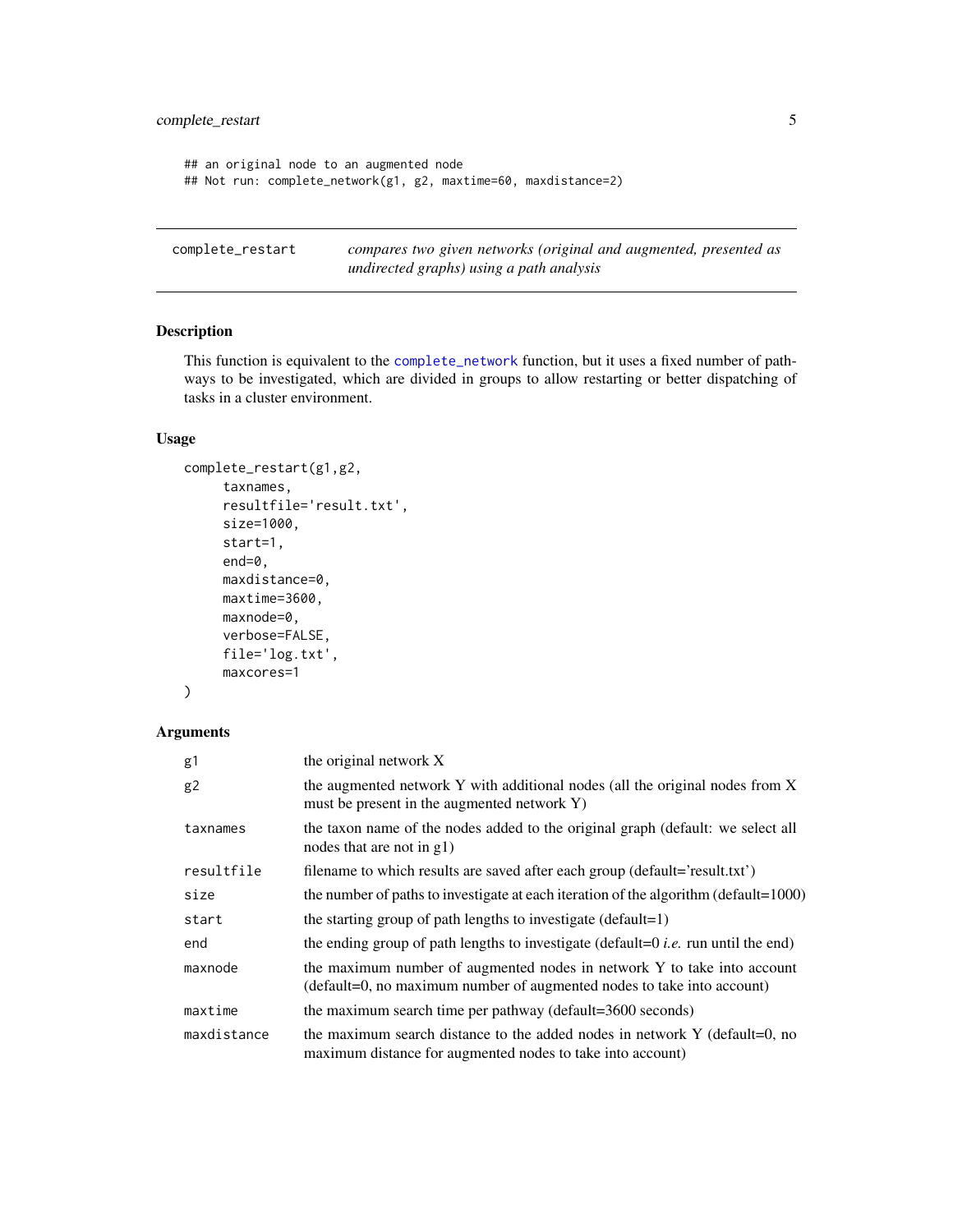| verbose  | flag to save into a file additionnal informations regarding the obtained paths<br>(default=FALSE, the file name should be indicated) |
|----------|--------------------------------------------------------------------------------------------------------------------------------------|
| file     | filename to save the additionnal informations                                                                                        |
| maxcores | maximum number of cores to use (default=1, use 0 to use half of the total cores<br>available)                                        |

# Value

This function returns the number of paths of each category : *Shortcuts*, *Detours*, *Dead ends*, *Equal* paths and disconnected nodes.

If some of the augmented nodes are not visited because of the limits defined by maxnode, maxtime or maxdistance, a path can also be classified as 'Detour or Dead End'.

The format of the resultfile is as follow (tab-separated-value):

Columns:

- 1. Group number
- 2. Disconnected nodes
- 3. Shortcuts
- 4. Egals
- 5. Detours
- 6. Dead ends
- 7. Undefined detour or dead end\*
- 8. Total path evaluated
- 9. User time (seconds)
- 10. System time (seconds)
- 11. Real time (seconds)
- 12. Disconnected total (up to this group)
- 13. Shortcut total (up to this group)
- 14. Egal total (up to this group)
- 15. Detour total (up to this group)
- 16. Dead end total (up to this group)
- 17. Undefined total (up to this group)
- 18. Total path evaluated (up to this group)
- 19. Total user time (up to this group)
- 20. Total system time (up to this group)
- 21. Total real time (up to this group)

#### Examples

## Searching the sample data (containing 11 original nodes and 3 augmented nodes) data(Sample\_1) ## Run from group number 1 to 2 complete\_restart(g1,g2,size=5, start=1,end=2)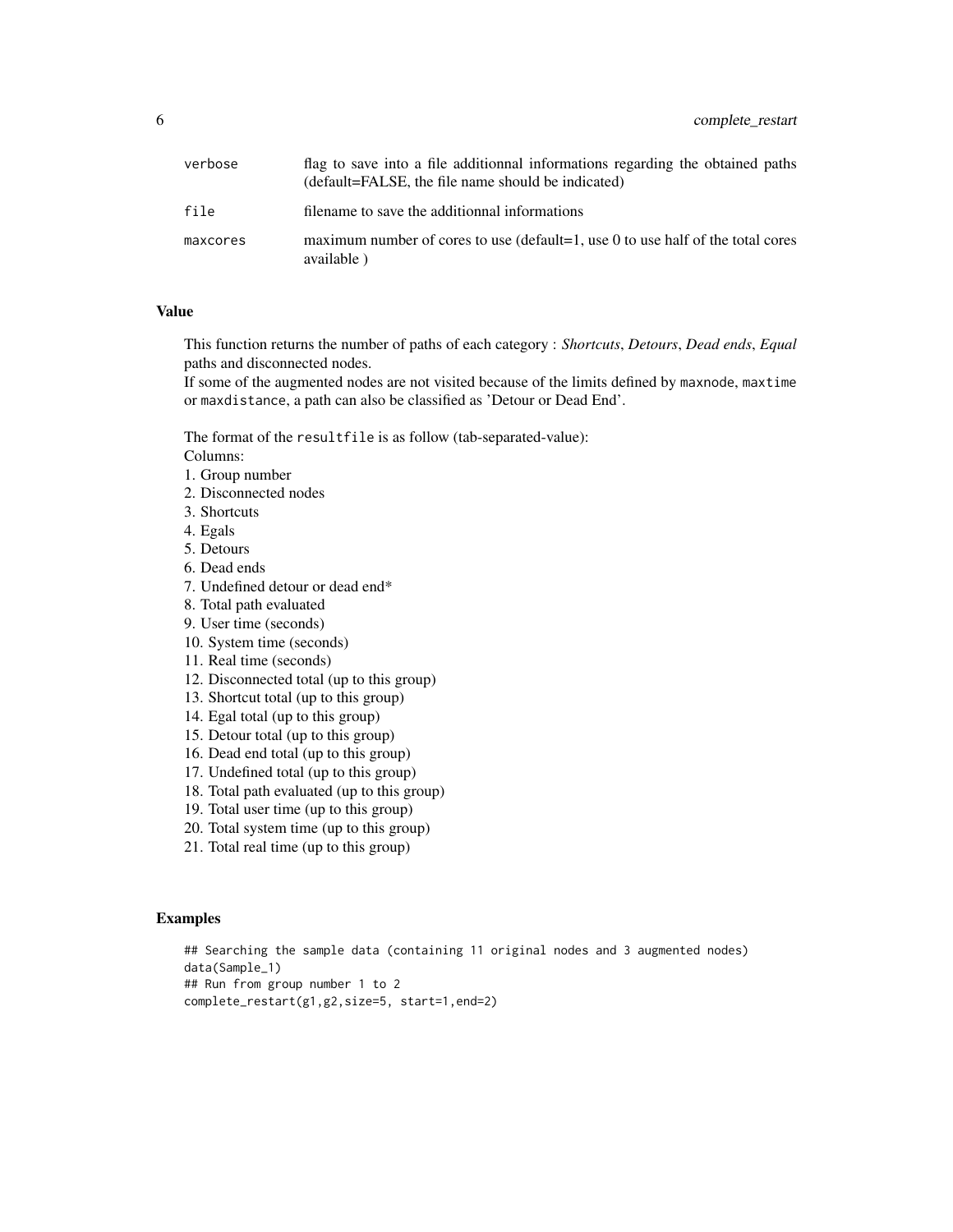<span id="page-6-1"></span><span id="page-6-0"></span>complete\_trace *return properties of a single path in two given networks (original and augmented, presented as undirected graphs) using a path analysis*

# Description

This function is equivalent to the [complete\\_network](#page-2-1) function, but it analyses a single path returning information about the: path type, the enumeration of traversed nodes, the traversed node taxa, the original path length and the augmented path length.

# Usage

```
complete_trace(g1,g2,
  taxnames,
  node1,
  node2,
  maxdistance=0,
  maxtime=3600,
  maxnode=0,
  maxcores=1
\mathcal{E}
```
# Arguments

| g1             | the original network X                                                                                                                                                                                                                               |
|----------------|------------------------------------------------------------------------------------------------------------------------------------------------------------------------------------------------------------------------------------------------------|
| g <sub>2</sub> | the augmented network Y with additional nodes (all the original nodes from X<br>must be present in the augmented network Y)                                                                                                                          |
| taxnames       | the taxon name of the nodes added to the original graph (default: we select all<br>nodes that are not in $g1$ )                                                                                                                                      |
| node1          | the <i>from</i> node (either the node name or the node number) of the path to investi-<br>gate                                                                                                                                                       |
| node2          | the <i>to</i> node (either the node name or the node number) of the path to investigate                                                                                                                                                              |
| maxnode        | the maximum number of augmented nodes in network Y to take into account<br>(default=0, no maximum number of augmented nodes to take into account. The<br>augmented nodes are sorted by distance to the investigated node pairs by the<br>algorithm.) |
| maxtime        | the maximum search time per pathway (default=3600 seconds)                                                                                                                                                                                           |
| maxdistance    | the maximum search distance to the added nodes in network Y (default=0, no<br>maximum distance for augmented nodes to take into account)                                                                                                             |
| maxcores       | maximum number of cores to use (default=1, use 0 to use half of the total cores<br>available)                                                                                                                                                        |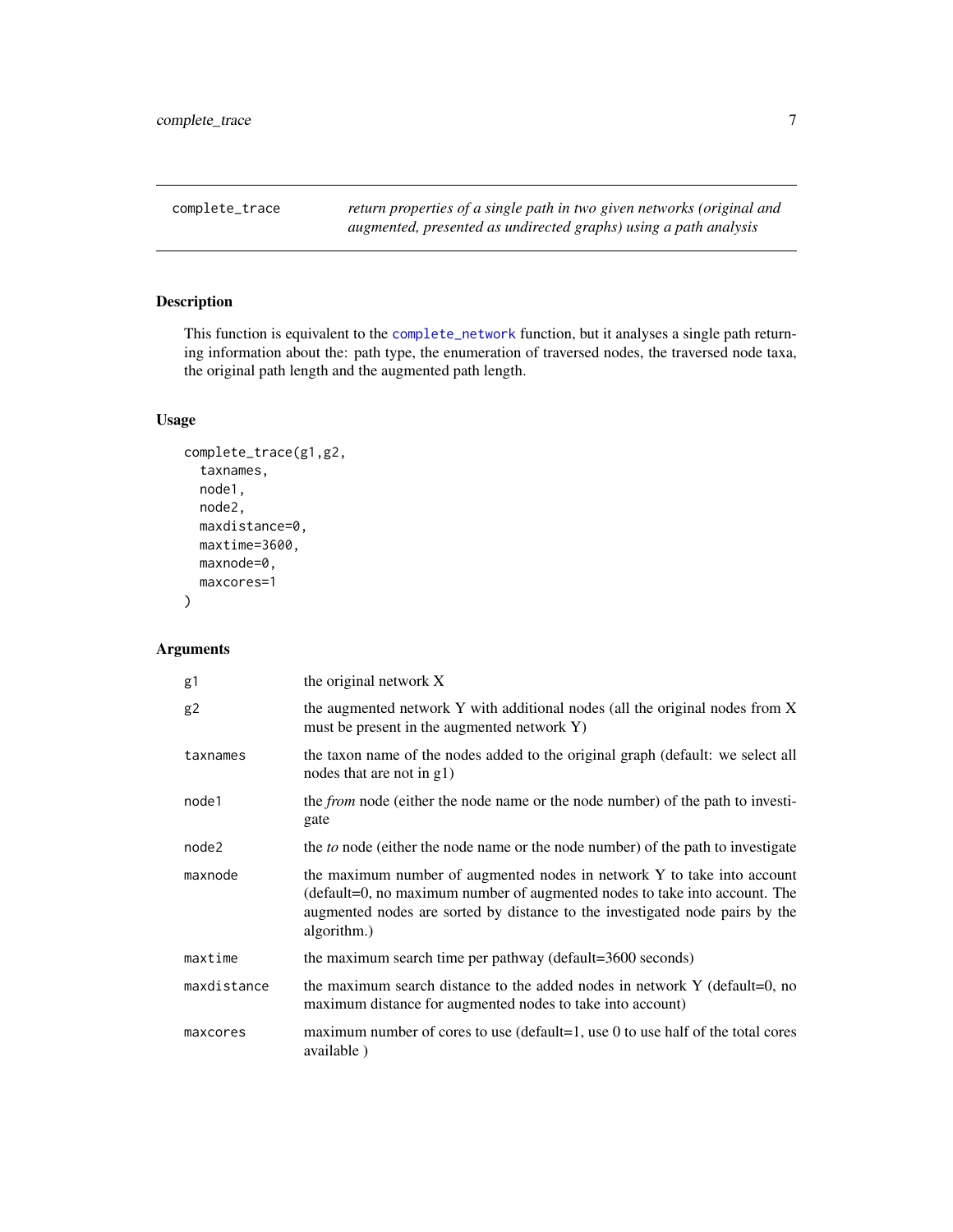## <span id="page-7-0"></span>Value

This function returns a list containing the *from* and *to* node names, the *path type* (*Shortcut*, *Detour*, *Dead end* and *Equal* paths or *disconnected* node), the *original path length*, the *augmented path length*, the traversed *path* nodes and the *path\_visited\_taxa* (taxa of each visited node).

#### Examples

```
## Searching the sample data for the path type between node x1 and x5
data(Sample_1)
##
## Not run: complete_trace(g1,g2,node1="x1", node2="x5")
## Expected results:
## $from
## [1] "x1"
## $to
## [1] "x5"
## $path_type
## [1] "Detour"
## $original_path_length
## [1] 2
## $augmented_path_length
## [1] 3
## $path
## [1] "x1" "x14" "x6" "x5"
## $path_visited_taxa
## [1] 1 2 1 1
```
Eukaryote\_nonphoto *An original and an augmented real genomic networks*

# Description

Those networks are composed of 145 archaea, 181 eubacteria with the addition of 19 non-photosynthetic eukaryotes to illustrate the functions of this package.

#### Usage

data(Eukaryote\_nonphoto)

## Format

A data frame with the following 2 variables:

- g1 An original *igraph* network
- g2 An augmented *igraph* network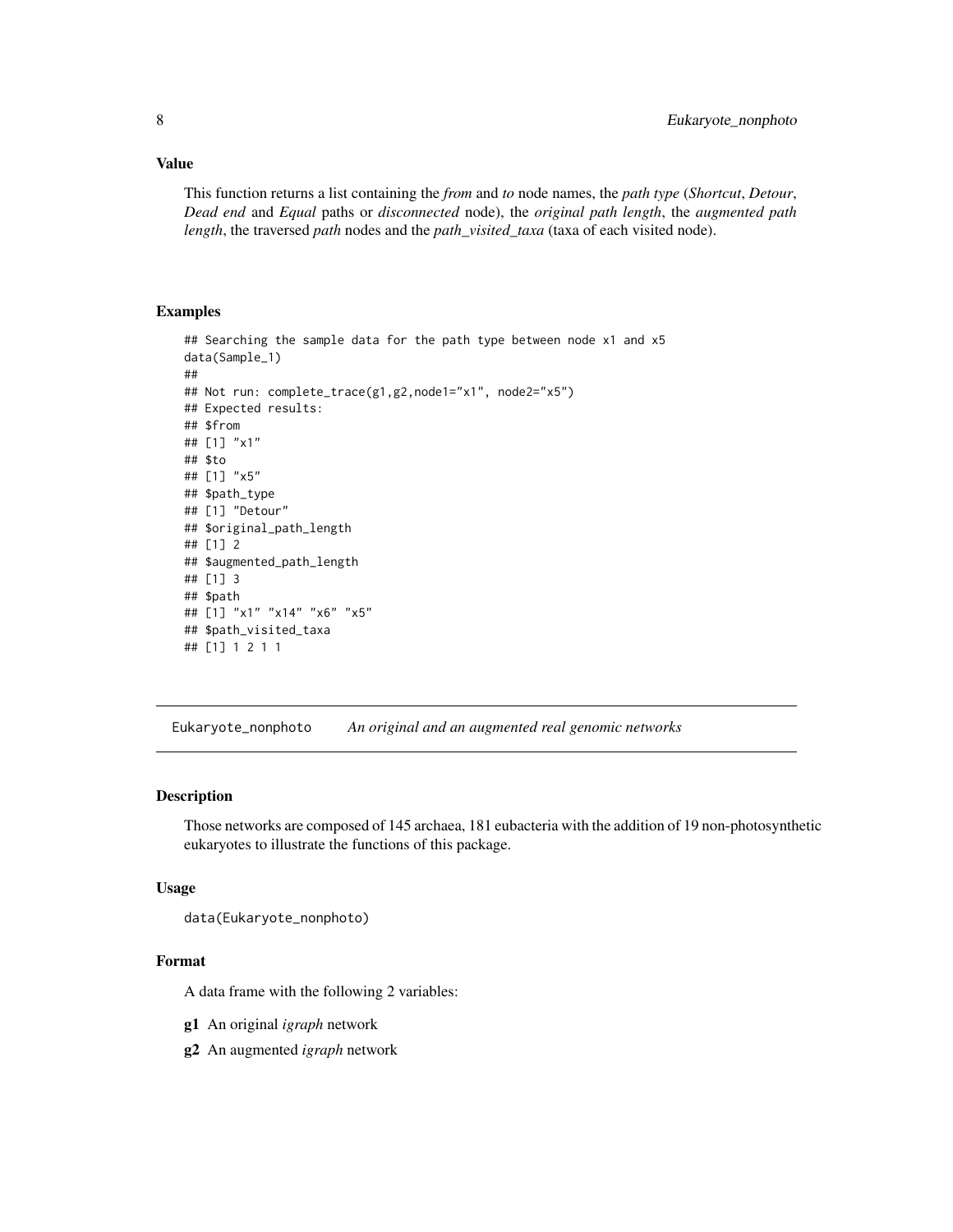# <span id="page-8-0"></span>Eukaryote\_photo 9

#### Examples

```
## Not run:
data(Eukaryote_nonphoto)
info_network(g1,g2)
## End(Not run)
## Network characteristics:
## Total of new nodes in network Y: 19
## Number of edges in network Y: 1845
## Number of nodes in network Y: 345
## Number of nodes in network X: 326
## Total of pathways to investigate: 52975
## Clustering coefficient network Y: 0.8655372
## Clustering coefficient network X: 0.8643119
## Average degree + std in network Y: 10.69565 + 8.366434
## Average degree + std in network X: 10.45399 + 8.502816
## Average path length in network Y: 5.287595
## Average path length in network X: 4.915441
## Number of clusters in network Y: 22
## Number of clusters in network X: 22
## Average cluster size + std in network Y: 15.68182 + 28.92583
## Average cluster size + std in network X: 14.81818 + 25.1711
## Nodes distribution in network Y (first row taxa, second row count):
## archaea eubacteria eukaryote_nonphoto
## 145 181 19
```
Eukaryote\_photo *An original and an augmented real genomic networks*

#### **Description**

Those networks are composed of 145 archaea, 181 eubacteria with the addition of 19 photosynthetic eukaryotes to illustrate the functions of this package.

## Usage

```
data(Eukaryote_photo)
```
#### Format

A data frame with the following 2 variables:

g1 An original *igraph* network

g2 An augmented *igraph* network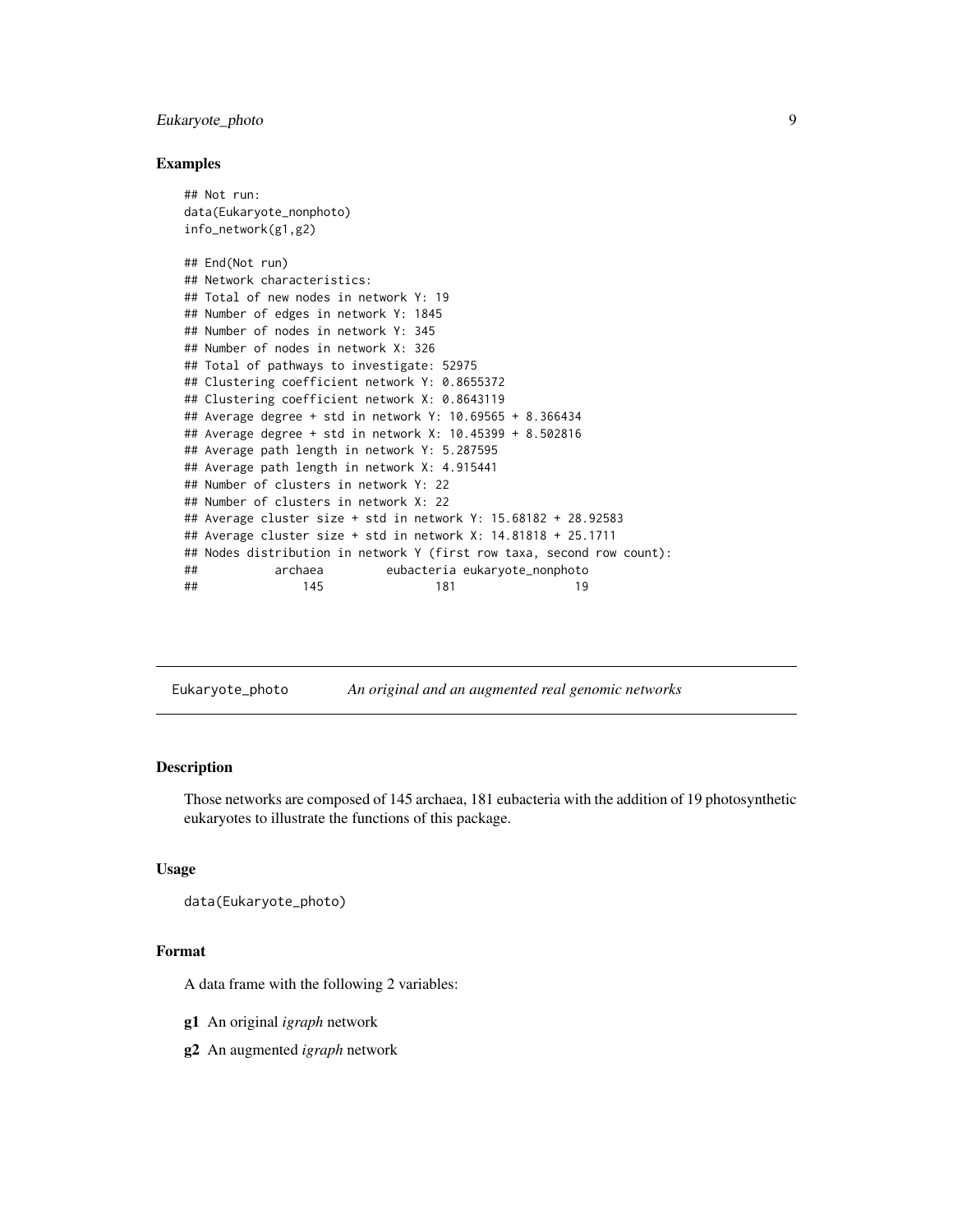#### Examples

```
## Not run:
data(Eukaryote_photo)
info_network(g1,g2)
## End(Not run)
## Network characteristics:
## Total of new nodes in network Y: 19
## Number of edges in network Y: 2014
## Number of nodes in network Y: 345
## Number of nodes in network X: 326
## Total of pathways to investigate: 52975
## Clustering coefficient network Y: 0.866758
## Clustering coefficient network X: 0.8643119
## Average degree + std in network Y: 11.67536 + 9.600091
## Average degree + std in network X: 10.45399 + 8.502816
## Average path length in network Y: 5.972801
## Average path length in network X: 4.915441
## Number of clusters in network Y: 21
## Number of clusters in network X: 22
## Average cluster size + std in network Y: 16.42857 + 32.51857
## Average cluster size + std in network X: 14.81818 + 25.1711
## Nodes distribution in network Y (first row taxa, second row count):
## archaea eubacteria eukaryote_photo
## 145 181 19
```
g1 *generic name for network X*

#### Description

This is the generic name for the original network X currently in use by the functions of this package.

g2 *generic name for network Y*

# Description

This is the generic name for the augmented network Y currently in use by the functions of this package.

<span id="page-9-0"></span>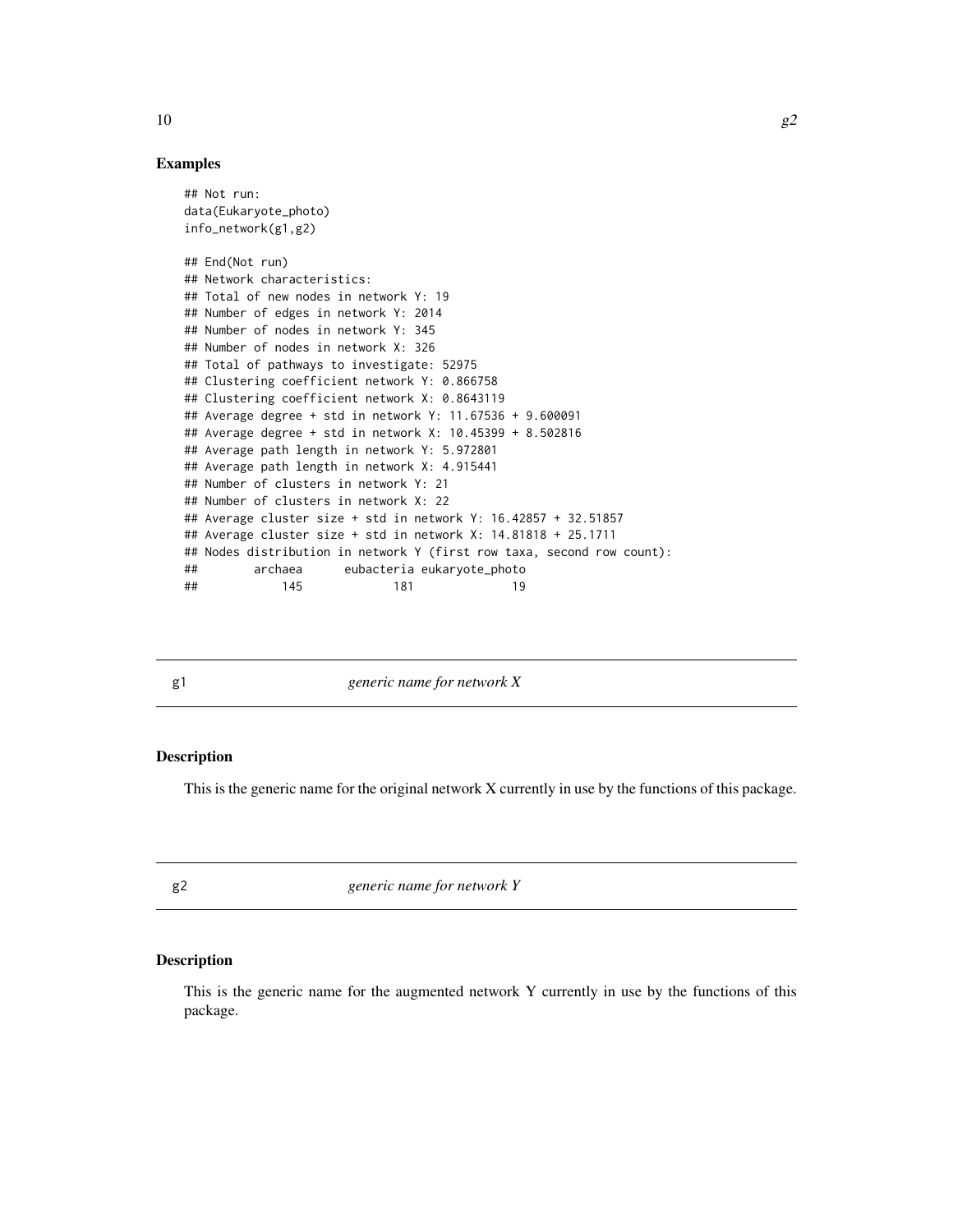<span id="page-10-0"></span>info\_network *returns additional information regarding the networks X and Y (original and augmented).*

# Description

This function returns some additional information such as number of nodes and edges in the networks X and Y.

#### Usage

info\_network(g1,g2, taxnames)

#### Arguments

| g1             | the original network X                                                                                                      |
|----------------|-----------------------------------------------------------------------------------------------------------------------------|
| g <sub>2</sub> | the augmented network Y with additional nodes (all the original nodes from X<br>must be present in the augmented network Y) |
| taxnames       | the taxon name of the nodes added to the original graph (default: we select all<br>nodes that are not in $g1$ )             |

#### Value

Additional information such as: number of nodes in networks X and Y, clustering coefficient, average degree, number of clusters and node distributions.

```
## Report information about the networks of Sample_1
data(Sample_1)
info_network(g1,g2)
  ## Network characteristics:
  ## Total of new nodes in network Y: 3
  ## Number of edges in network Y: 17
  ## Number of nodes in network Y: 14
  ## Number of nodes in network X: 11
  ## Total of pathways to investigate: 55
  ## Clustering coefficient network Y: 0
  ## Clustering coefficient network X: 0
  ## Average degree + std in network Y: 2.428571 + 1.01635
  ## Average degree + std in network X: 2 + 0.8944272
  ## Average path length in network Y: 2.119403
  ## Average path length in network X: 2.162162
  ## Number of clusters in network Y: 2
  ## Number of clusters in network X: 2
  ## Average cluster size + std in network Y: 7 + 7.071068
  ## Average cluster size + std in network X: 5.5 + 4.949747
  ## Nodes distribution in network Y (first row taxa, second row count):
```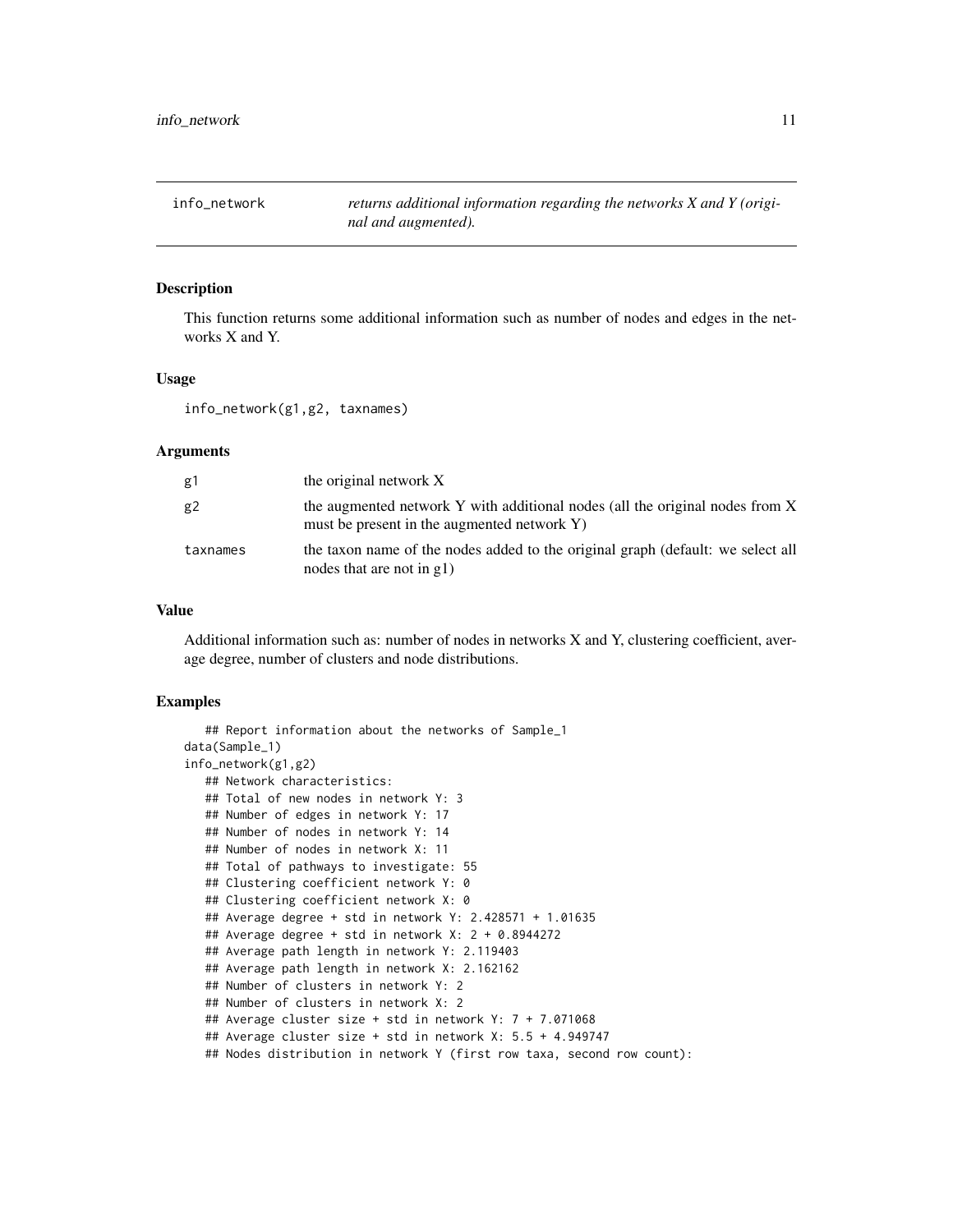<span id="page-11-0"></span>## 1 2 ## 11 3

info\_node *returns additional information regarding the nodes of networks X and Y (original and augmented)*

# Description

This function returns some additional information regarding the nodes of networks X and Y such as the reachability of nodes in networks X to the augmented nodes of network Y.

# Usage

info\_node(g1,g2,taxnames, maxnode, maxdistance)

#### Arguments

| g1          | the original network X                                                                                                                                                                                                                               |
|-------------|------------------------------------------------------------------------------------------------------------------------------------------------------------------------------------------------------------------------------------------------------|
| g2          | the augmented network Y with additional nodes (all the original nodes from X)<br>must be present in the augmented network Y)                                                                                                                         |
| taxnames    | the taxon name of the nodes added to the original graph (default: we select all<br>nodes that are not in g1)                                                                                                                                         |
| maxnode     | the maximum number of augmented nodes in network Y to take into account<br>(default=0, no maximum number of augmented nodes to take into account. The<br>augmented nodes are sorted by distance to the investigated node pairs by the<br>algorithm.) |
| maxdistance | the maximum search distance to the added nodes in network $Y$ (default=0, no<br>maximum distance for augmented nodes to take into account)                                                                                                           |

#### Value

This function return information about the reachability of each node such as : *reach\_count*(number of reachable augmented nodes), *reach\_max\_dist* (maximal distance to an augmented node), *reach\_min\_dist* (minimal distance to an augmented node), *reach\_mean\_dist* (mean distance to augmented nodes)

```
## Report reachability informations about the node in sample1
  ## Not run:
  data(Sample_1)
  info_node(g1,g2)
## End(Not run)
  ## Results:
   ## Total of pathways to investigate: 55
  ## Number of edges in network Y: 17
```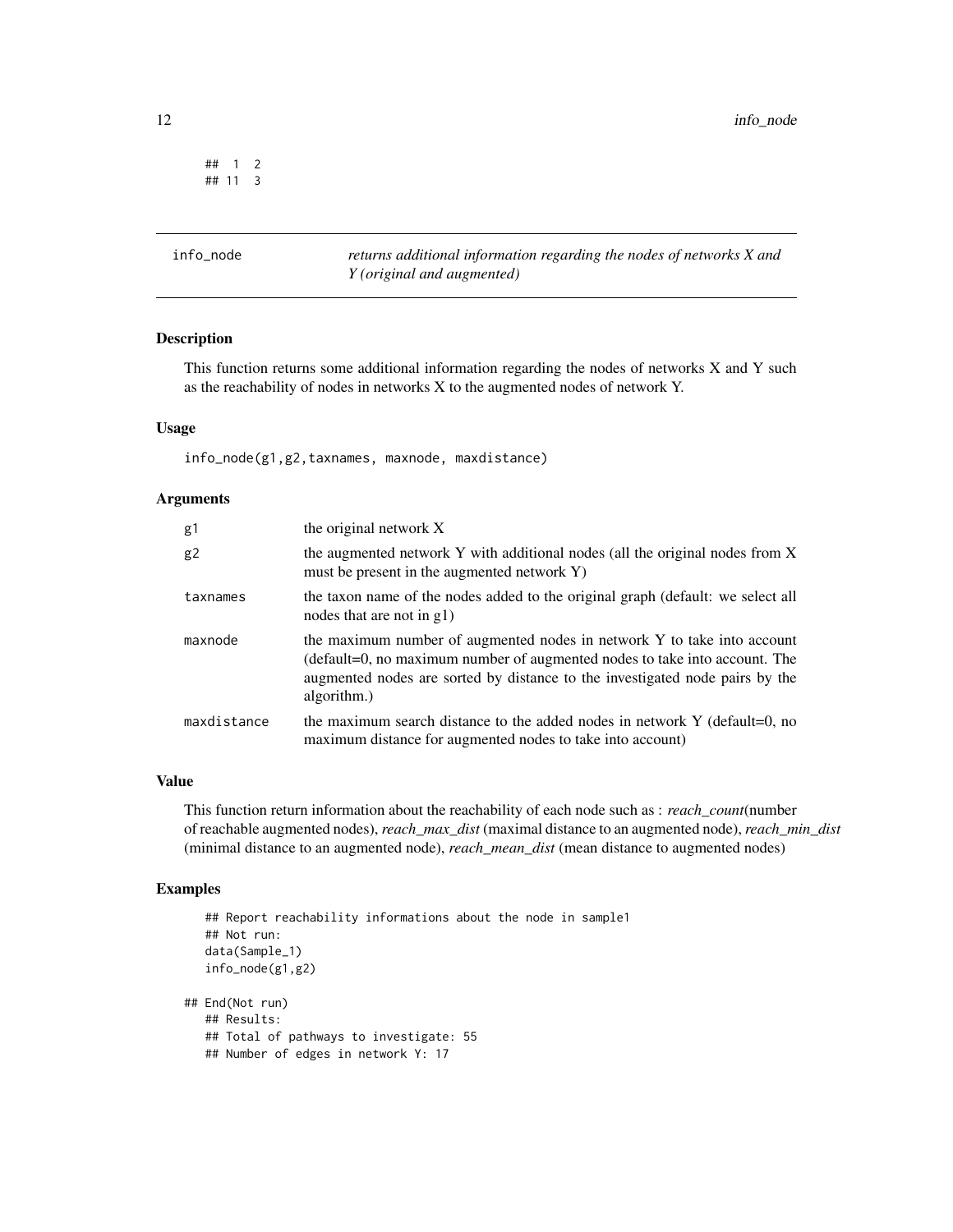#### <span id="page-12-0"></span>load\_network 13

```
## Number of nodes in network Y: 14
## Number of nodes in network X: 11
## Nodes distribution in network Y (first row taxa, second row count):
## 1 2
## 11 3
## $reach_count
## [1] 3 3 3 3 3 3 0 3 3 0 3 3 3 3 3 0 3 3 0 3 3 3 3 0 3 3 0 0 3 3 0 3 3 0 3 3 0 3
## [39] 3 0 3 0 3 3 0 0 3 3 0 0 0 0 3 0 0
## $reach_max_dist
## [1] 3 3 3 3 3 1 0 3 1 0 3 3 3 1 1 0 3 1 0 3 3 3 3 0 3 3 0 0 3 1 0 3 1 0 3 1 0 3
## [39] 1 0 1 0 3 1 0 0 1 1 0 0 0 0 1 0 0
## $reach_min_dist
## [1] 2 1 2 2 2 2 0 2 2 0 1 1 1 2 3 0 2 3 0 1 1 1 2 0 1 2 0 0 2 2 0 2 2 0 2 2 0 2
## [39] 2 0 2 0 2 2 0 0 2 2 0 0 0 0 2 0 0
## $reach_mean_dist
## [1] 2 2 2 2 2 2 0 2 2 0 2 2 2 2 2 0 2 2 0 2 2 2 2 0 2 2 0 0 2 2 0 2 2 0 2 2 0 2
## [39] 2 0 2 0 2 2 0 0 2 2 0 0 0 0 2 0 0
```
<span id="page-12-1"></span>load\_network *is a helper function to load networks from files*

## Description

This function allows the user to load the network files. Note that standard *igraph* functions can be also used.

#### Usage

```
load_network(filename_or_df, filename_tax_or_df, edge_weight)
```
# Arguments

|                    | filename_or_df the file containing an undirected list of nodes in tabular format (node1, node2, |
|--------------------|-------------------------------------------------------------------------------------------------|
|                    | edge weight)                                                                                    |
| filename_tax_or_df |                                                                                                 |
|                    | an additional file containing taxa information for each node                                    |
| edge_weight        | how to treat the edge weight: 'equal', 'proportional' or 'inverse' (default: equal)             |

#### Value

This function return generic *igraph* objects suitable for use in the SDDE package.

```
## Load a network from files.
## Not run:
network=load_network('graph.txt','graph_tax.txt','equal')
info_network(network$g1,network$g2);
```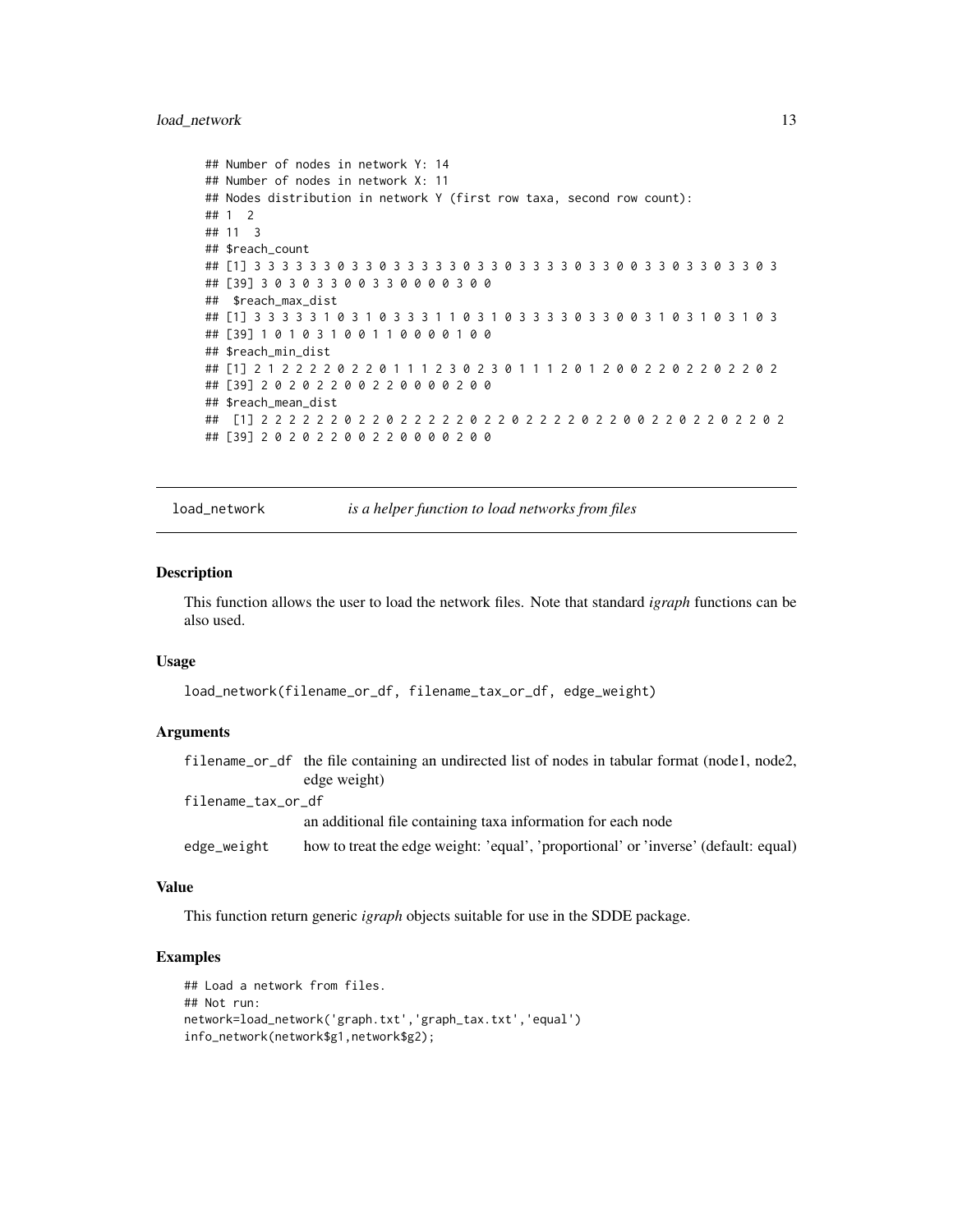#### <span id="page-13-0"></span>14 Plasmids

```
## End(Not run)
# We expect the network to be a series of nodes as tab-separated values.
#
# Example graph.txt:
# node1 node2 edge weight
# x1 x2 1
# x2 x3 1
# x3 x6 1
# x1 x5 1
# x5 x6 1
#
# Example graph_tax.txt
# x1 plasmid
# x2 plasmid
# x3 bacteria
# x4 plasmid
# x5 bacteria
# x6 virus
```
Plasmids *An original and an augmented real genomic networks*

#### Description

These networks include 152 archaea, 217 eubacteria with the addition of 3 479 plasmids to illustrate the application of the SDDE package

#### Usage

data(Plasmids)

#### Format

A data frame with the following 2 variables:

- g1 An original *igraph* network
- g2 An augmented *igraph* network

```
## Not run:
data(Plasmids)
info_network(g1,g2)
```

```
## End(Not run)
## Network characteristics:
## Total of new nodes in network Y: 3522
## Number of edges in network Y: 187848
## Number of nodes in network Y: 3848
## Number of nodes in network X: 326
```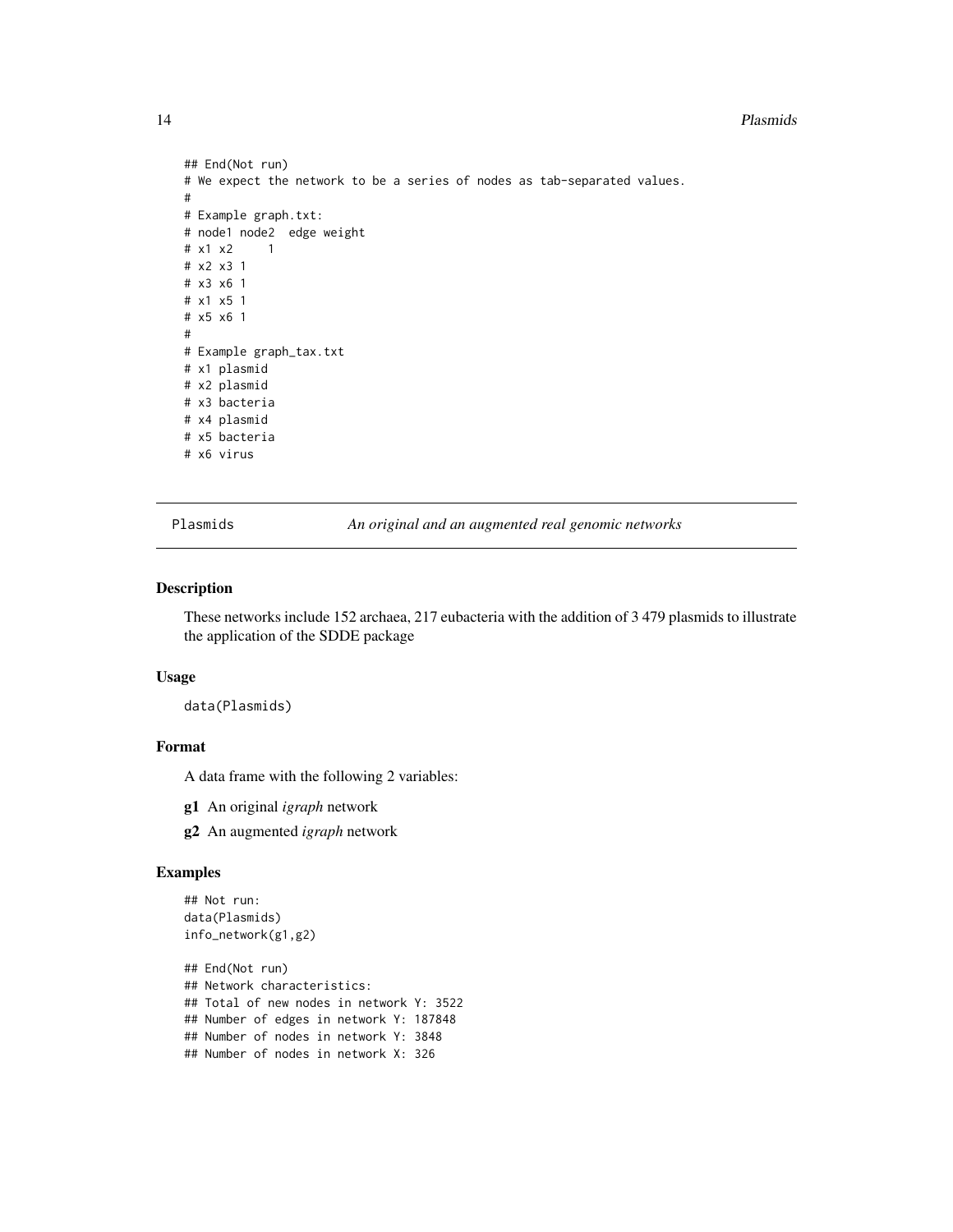# <span id="page-14-0"></span>plot\_network 15

```
## Total of pathways to investigate: 52975
## Clustering coefficient network Y: 0.5591526
## Clustering coefficient network X: 0.8643119
## Average degree + std in network Y: 97.6341 + 119.6407
## Average degree + std in network X: 10.45399 + 8.502816
## Average path length in network Y: 2.903052
## Average path length in network X: 4.915441
## Number of clusters in network Y: 74
## Number of clusters in network X: 22
## Average cluster size + std in network Y: 52 + 417.644
## Average cluster size + std in network X: 14.81818 + 25.1711
## Nodes distribution in network Y (first row taxa, second row count):
## archaea eubacteria plasmid
## 152 217 3479
```
<span id="page-14-2"></span>

plot\_network *Helper function to display an illustration of a network.*

# Description

This function display a representation of the networks.

#### Usage

plot\_network(g1,g2,layout,taxnames)

#### Arguments

| g1       | the original network X                                                                                                                                                                                                                  |
|----------|-----------------------------------------------------------------------------------------------------------------------------------------------------------------------------------------------------------------------------------------|
| g2       | the augmented network Y with additional nodes (all the original nodes from X<br>must be present in the augmented network Y)                                                                                                             |
| layout   | <i>igraph</i> layout function (default=layout.kamada.kawai)                                                                                                                                                                             |
| taxnames | the taxon name of the nodes added to the original graph. By default, we select<br>all nodes that are not in g1. Note that in order to display all the different taxa<br>groups, you must use 'allgroup' as the <i>taxnames</i> argument |

<span id="page-14-1"></span>random\_network *creates random augmented networks X and Y*

# Description

This function allows the user to create random network X and an associated augmented network Y using either the Erdos-Renyi model or the Barabasi-Albert model.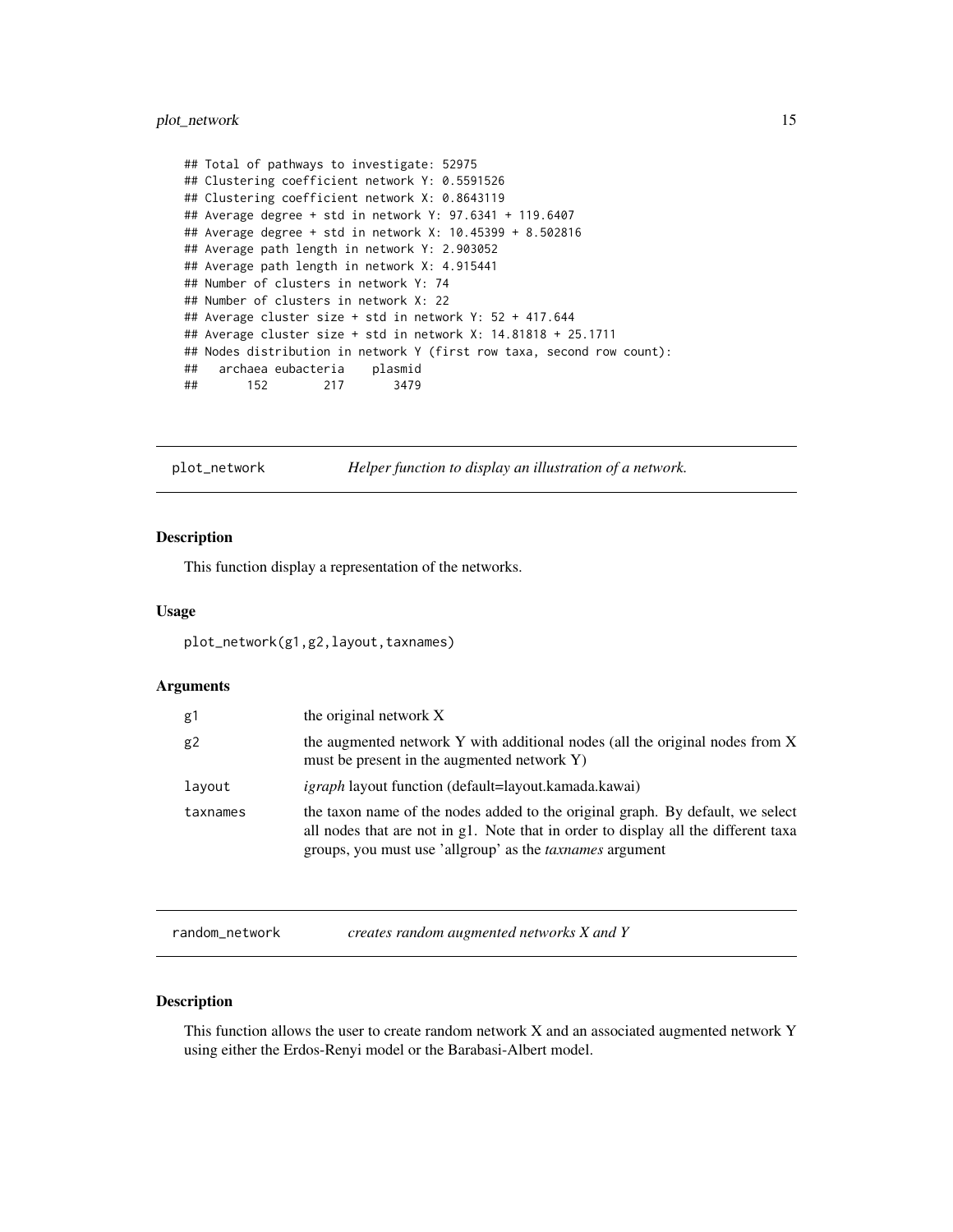#### Usage

```
random_network(original_node, additional_node, ngroup, edge_ratio,total_edge, type)
```
#### Arguments

| original_node   | the number of nodes in the original network $X$ (default=25)                                                                                                                             |
|-----------------|------------------------------------------------------------------------------------------------------------------------------------------------------------------------------------------|
| additional_node |                                                                                                                                                                                          |
|                 | the number of additional node in network $Y$ (default=5)                                                                                                                                 |
| ngroup          | the number of additional taxa groups in network $Y$ (default=1)                                                                                                                          |
| edge_ratio      | the edge to node ratio (default=between 1 and 5)                                                                                                                                         |
| total_edge      | the number of edges in the fixed model                                                                                                                                                   |
| type            | Either 'erdos' for the Erdos-Renyi model, 'barabasi' for the Barabasi-Albert<br>model, 'watts' for the Watts-Strogatz model or 'fixed' fixed model allowing a<br>defined number of edges |

# Value

Return a data.frame containing *g1*, *g2*, the *total\_nodes* and the *total\_edges* numbers of network Y and the *total\_original\_nodes* number of network X.

```
## Create a small random_network
## Not run:
random_network()
## End(Not run)
## Expected result:
#
# $g1
# IGRAPH UNW- 25 23 -- Erdos renyi (gnm) graph
# + attr: name (g/c), type (g/c), loops (g/l), m (g/n), name (v/c), tax
# (v/c), weight (e/n)
#
# $g2
# IGRAPH UNW- 30 30 -- Erdos renyi (gnm) graph
# + attr: name (g/c), type (g/c), loops (g/l), m (g/n), name (v/c), tax
# (v/c), weight (e/n)
#
# $total_nodes
# [1] 30
#
# $total_edges
# [1] 30
#
# $total_original_nodes
# [1] 25
#
## Create two networks using the Erdos-Renyi model with 100 nodes in network X
```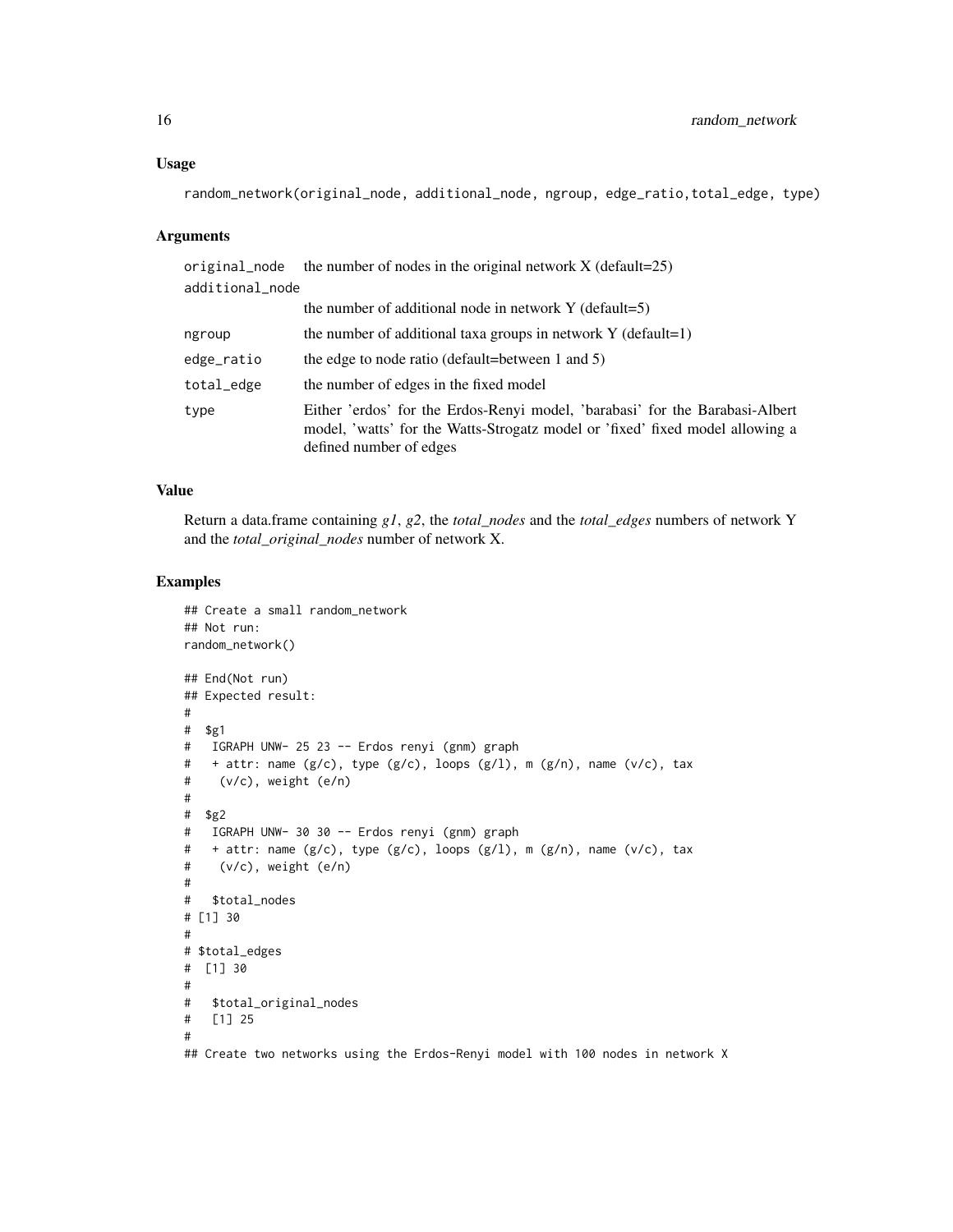#### <span id="page-16-0"></span> $Sample_1$  17

```
## and 10 additional nodes in network Y of 3 types.
random_network(100,10,3);
## Create a random networks of 20 +10 additional node using the Barabsi-Albert model
## and compute the corresponding SDDE path types.
## 1 <- random_network(20,10,ngroup=1,vertex_ratio=1, type='barabasi');
## complete_network(l$g1, l$g2);
```
Sample\_1 *An original network X with 11 nodes and an augmented network Y of 14 nodes*

#### Description

This file contains two artificial networks used to illustrate the application of the SDDE package.

#### Usage

data(Sample\_1)

#### Format

A data frame with 11 nodes for network g1 and 14 observations for network g2:

- g1 An original *igraph* network
- g2 An augmented *igraph* network

```
## Not run:
data(Sample_1)
complete_network(g1,g2);
## End(Not run)
## disconnected nodes shortcuts equals detours dead ends
## 18 4 5 26 2
## Dead ends or detour total user time system time real time
## 0 55 0.807 0.081 1.889
## (log.txt with the verbose option)
# Total new nodes in g2: 3
# Number of edges in g2: 17
# Number of nodes in g2: 14
# Number of nodes in g1: 11
# ====================================
# x3 x1 Detour
# x4 x2 Detour
# x2 x1 Detour
# x7 x1 Detour
# x7 x3 Detour
# x3 x2 Detour
# x5 x2 Detour
```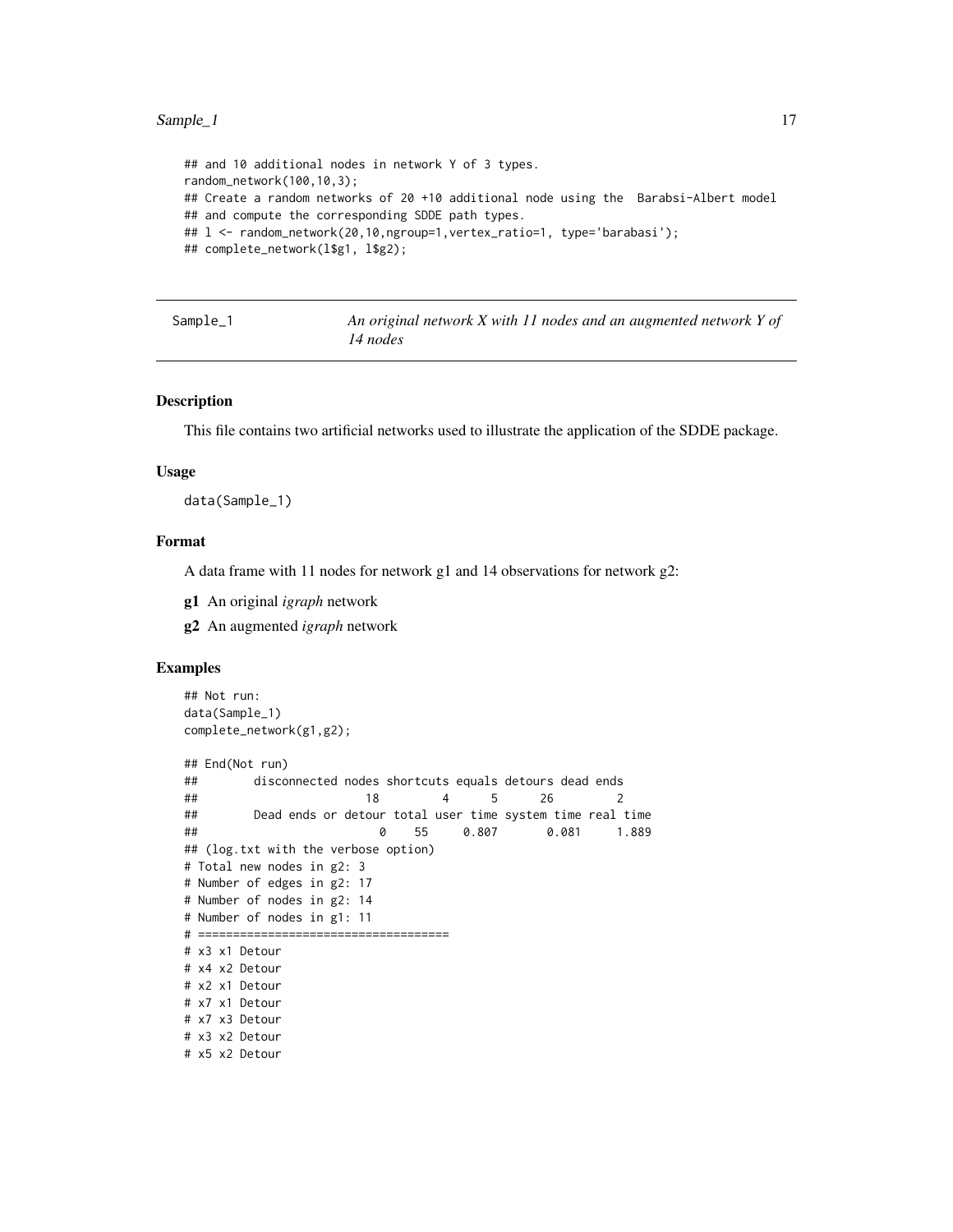18 Sample\_2

# x4 x1 Detour # x4 x3 Detour # x5 x4 Detour # x7 x2 Detour # x9 x1 Equal # x7 x4 Dead # x9 x3 Detour # x5 x1 Detour # x9 x7 Detour # x10 x2 Disconnected nodes # x10 x4 Disconnected nodes # x10 x5 Disconnected nodes # x5 x3 Detour # x6 x1 Equal # x6 x3 Detour # x5 x7 Detour # x9 x2 Equal # x6 x7 Detour # x6 x9 Detour # x8 x2 Shortcut # x9 x4 Detour # x8 x4 Equal # x9 x5 Detour # x10 x1 Disconnected nodes # x10 x3 Disconnected nodes # x10 x7 Disconnected nodes # x10 x9 Disconnected nodes # x6 x2 Detour # x8 x5 Detour # x8 x10 Disconnected nodes # x11 x1 Disconnected nodes # x11 x3 Disconnected nodes # x11 x7 Disconnected nodes # x11 x9 Disconnected nodes # x11 x6 Disconnected nodes # x6 x4 Detour # x6 x5 Detour # x6 x10 Disconnected nodes # x8 x1 Shortcut # x8 x3 Shortcut # x8 x7 Equal # x8 x9 Detour # x8 x6 Shortcut # x11 x2 Disconnected nodes # x11 x4 Disconnected nodes # x11 x5 Disconnected nodes # x11 x10 Dead end # x11 x8 Disconnected nodes

# ====================================

Sample\_2 *An network X of 6 nodes and an augmented network Y with 7 nodes*

<span id="page-17-0"></span>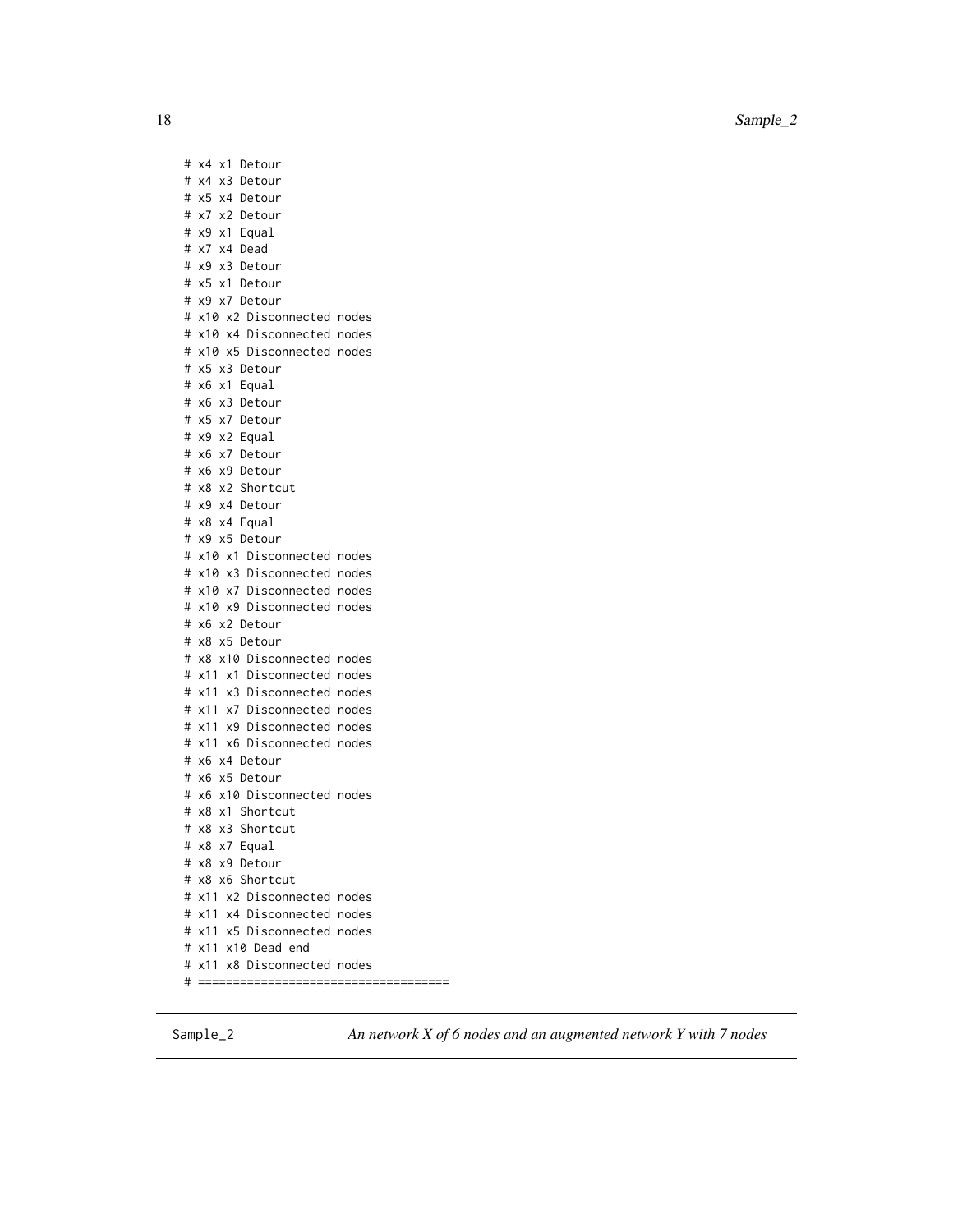#### <span id="page-18-0"></span> $Sample_2$  19

# Description

This file contains two artificial networks used to illustrate the application of the SDDE package.

# Usage

```
data(Sample_2)
```
# Format

A data frame with 6 nodes for network g1 and 7 nodes for network g2:

g1 An original *igraph* network

g2 An augmented *igraph* network

```
## Not run:
data(Sample_2)
complete_network(g1,g2)
## End(Not run)
## disconnected nodes shortcuts equals detours dead ends
## 0 0 1 8 6
## Dead ends or detour total user time system time real time
## 0 15 0.656 0.049 1.023
# Total new nodes in g2: 1
# Number of edges in g2: 7
# Number of nodes in g2: 7
# Number of nodes in g1: 6
# ====================================
# x2 x1 Dead
# x3 x2 Dead
# x4 x2 Dead
# x5 x2 Detour
# x3 x1 Dead
# x5 x4 Detour
# x6 x2 Detour
# x4 x1 Dead
# x6 x4 Detour
# x4 x3 Dead
# x5 x1 Detour
# x5 x3 Detour
# x6 x1 Detour
# x6 x3 Detour
# x6 x5 Equal
#====================================
```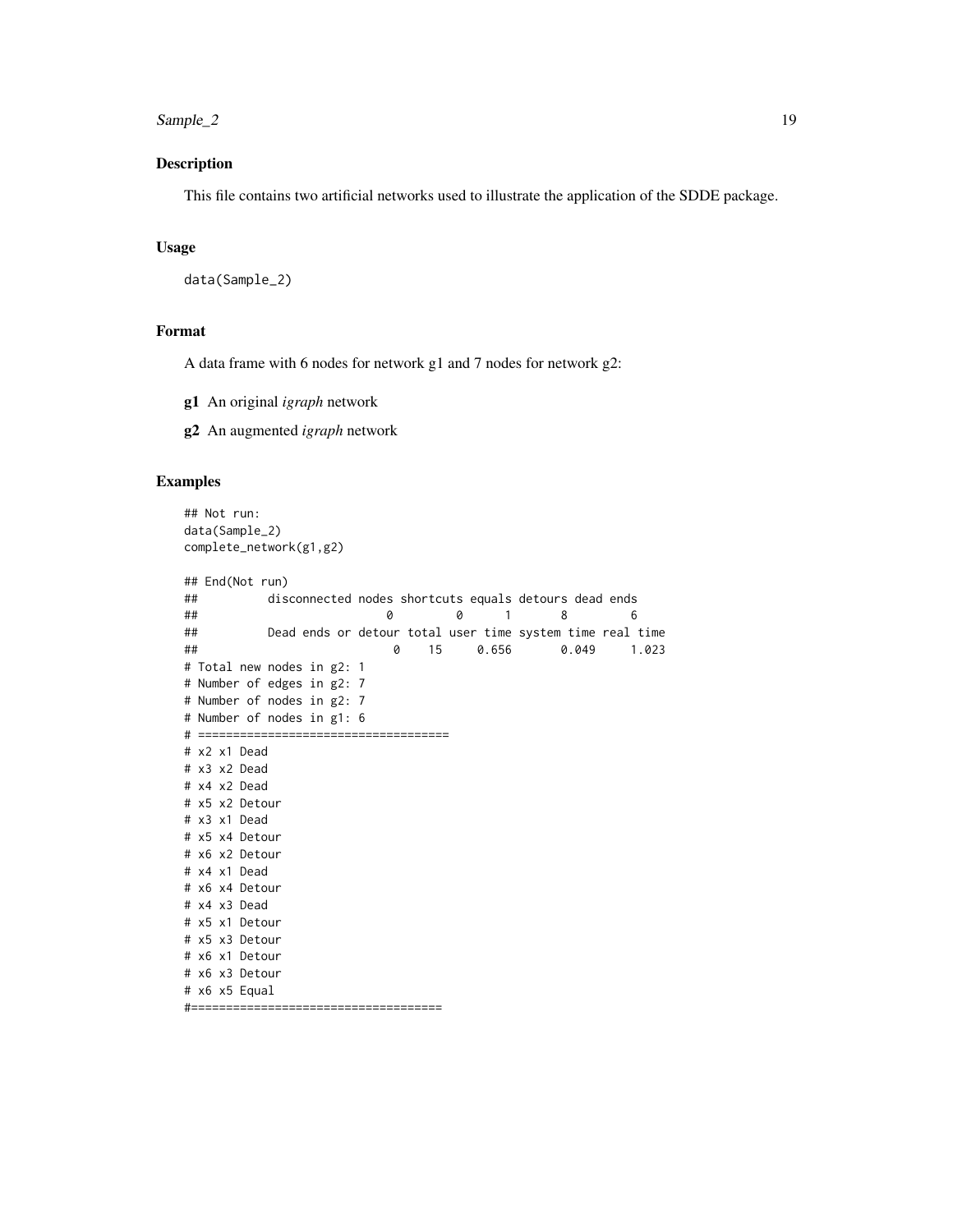<span id="page-19-1"></span><span id="page-19-0"></span>

# Description

This function allows the user to compare two related networks (undirected graphs) by computing the number of paths of each category for a sample of nodes from the original graph.

# Usage

```
sample_network(g1,g2,
   size,
   taxnames,
   maxdistance=0,
   maxtime=3600,
   maxnode=0,
   verbose=FALSE,
   file='log.txt',
   maxcores=1,
   node1,
   node2,
   sample_paths=c(),
   old_path=c()
\mathcal{L}
```
# Arguments

| g1             | the original network X                                                                                                                                                                                                                               |
|----------------|------------------------------------------------------------------------------------------------------------------------------------------------------------------------------------------------------------------------------------------------------|
| g <sub>2</sub> | the augmented network Y with additional nodes (all the original nodes from X<br>must be present in the augmented network Y)                                                                                                                          |
| taxnames       | the taxon name of the nodes added to the original graph (default: we select all<br>nodes that are not in g1)                                                                                                                                         |
| size           | the number of pathways to sample or the percent of node to sample if smaller<br>than $1.0$ (default= $10$ )                                                                                                                                          |
| maxnode        | the maximum number of augmented nodes in network Y to take into account<br>(default=0, no maximum number of augmented nodes to take into account. The<br>augmented nodes are sorted by distance to the investigated node pairs by the<br>algorithm.) |
| maxtime        | the maximum search time per pathway (default=3600 seconds)                                                                                                                                                                                           |
| maxdistance    | the maximum search distance to the added nodes in network Y (default=0, no<br>maximum distance for augmented nodes to take into account)                                                                                                             |
| verbose        | flag to save into a file additionnal informations regarding the obtained paths<br>(default=FALSE, the file name should be indicated)                                                                                                                 |
| file           | filename to save the additionnal informations                                                                                                                                                                                                        |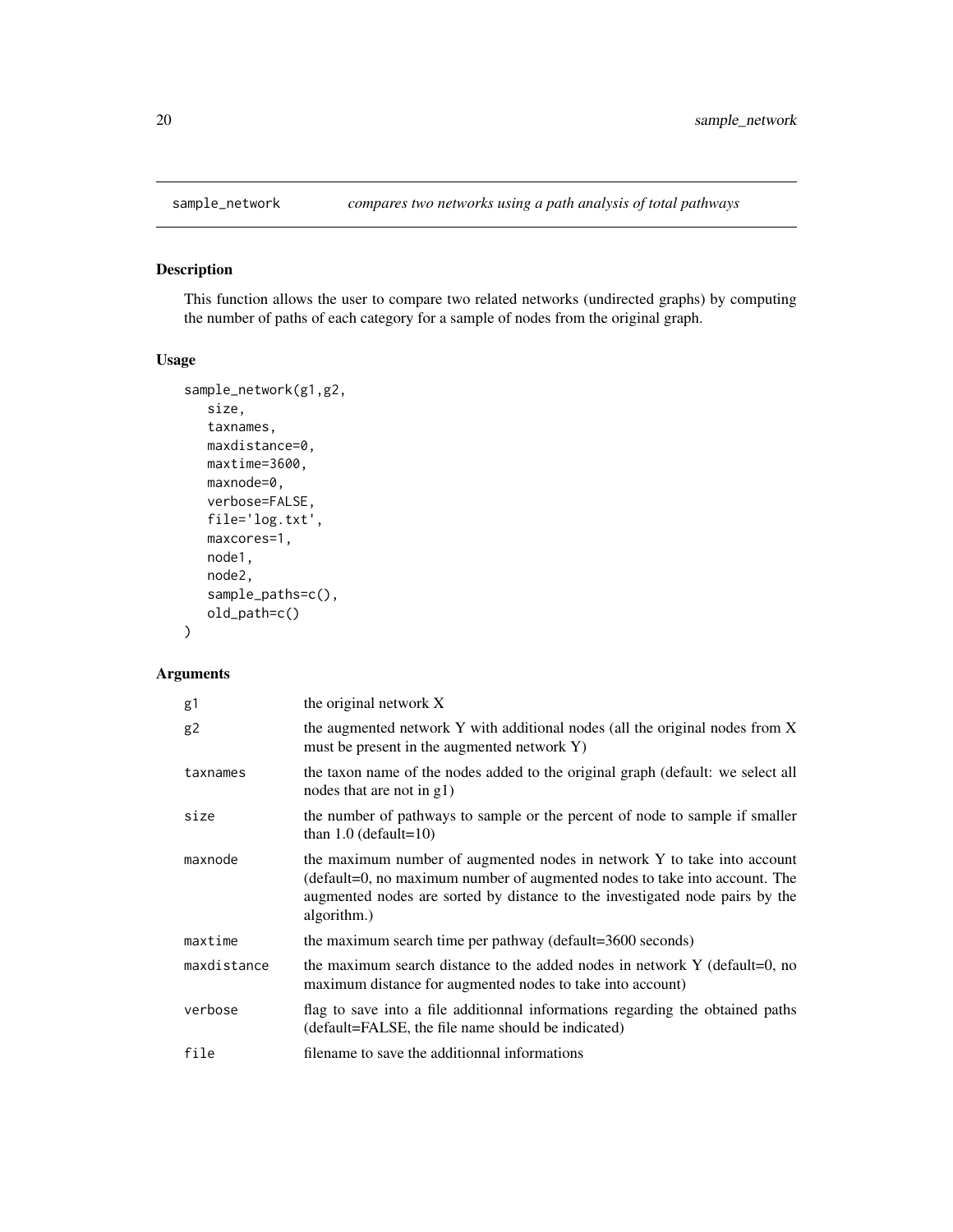# <span id="page-20-0"></span>sample\_path 21

| node1        | if nodel is set, we look only for paths starting from nodel                                     |
|--------------|-------------------------------------------------------------------------------------------------|
| node2        | if node2 is set, we will only look at the paths starting at node1 and ending at<br>node2        |
| maxcores     | maximum number of cores to use (default=1, use $0$ to use half of the total cores<br>available) |
| sample_paths | vector containing a list of node numbers to sample. Note: this override the size<br>argument    |
| old_path     | vector containing a list of node numbers already sampled                                        |

#### Value

This function returns the number of paths of each category: Shortcuts, Detours, Dead ends, Equal paths or disconnected nodes.

If not all augmented nodes are visited because of the maxnode, maxtime or maxdistance limits, a path can also be classified as 'Detour or Dead End'.

# Examples

```
## Sample 10 of the 55 pathways in Sample_1
data(Sample_1)
sample_network(g1,g2, size=10)
## Repeated sampling (5) of 10 pathways
## Not run:
old_path <- c()
for (i in 1:5) {
       sample_paths <- sample_path(10, length(V(g1)), old_path=old_path);
       sample_network(g1,g2, sample_paths=sample_paths);
       old_path <- c(old_path,sample_paths);
 }
## End(Not run)
```

| sample_path | is a helper function that creates a vector of non-repeating pathways to |
|-------------|-------------------------------------------------------------------------|
|             | investigate                                                             |

# Description

This internal function create a randomized vector of paired node numbers of a given length without repeat.

# Usage

sample\_path(n, max\_len, old\_path)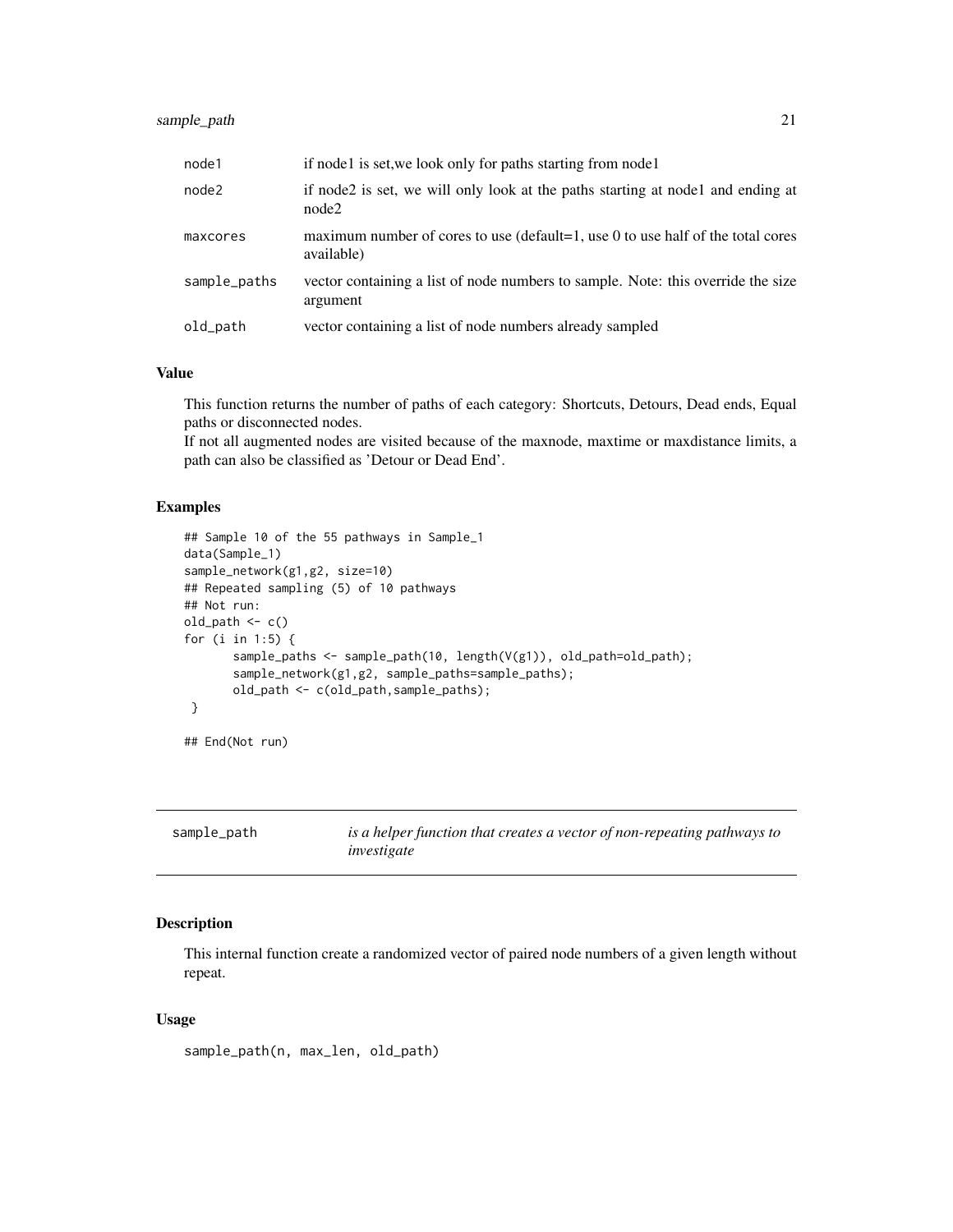<span id="page-21-0"></span>22 save\_network

# Arguments

| n        | the number of pathways                          |
|----------|-------------------------------------------------|
| max_len  | the total number of nodes                       |
| old_path | vector of already sampled pairs of node numbers |

# Value

This function return a randomize vector of 2 x *n* node numbers.

# Examples

```
## Draw 5 samples of 10 pathways out of 100 nodes without repeated pathways
## Not run:
old_path <- c();
for (i in 1:5) {
r <- sample_path(10,100, old_path);
old_path <- c(old_path, r);
}
## End(Not run)
```
<span id="page-21-1"></span>

save\_network *is an helper function to save an illustration of a network into a file*

## Description

This function saves to a file a representation of the given networks

# Usage

save\_network(g1,g2,filename,layout,taxnames,mode,imagesize)

# Arguments

| g1        | the original network X                                                                                                                                                                                                                  |
|-----------|-----------------------------------------------------------------------------------------------------------------------------------------------------------------------------------------------------------------------------------------|
| g2        | the augmented network Y with additional nodes (all the original nodes from X<br>must be present in the augmented network Y)                                                                                                             |
| filename  | the name of the file to save the network. Note that the file extension will auto-<br>matically be added                                                                                                                                 |
| layout    | <i>igraph</i> layout function (default=layout.kamada.kawai)                                                                                                                                                                             |
| taxnames  | the taxon name of the nodes added to the original graph. By default, we select<br>all nodes that are not in g1. Note that in order to display all the different taxa<br>groups, you must use 'allgroup' as the <i>taxnames</i> argument |
| mode      | type of file to create either: 'png', 'svg', or 'eps' (default='png')                                                                                                                                                                   |
| imagesize | size of the image in pixels (default=800 $px$ )                                                                                                                                                                                         |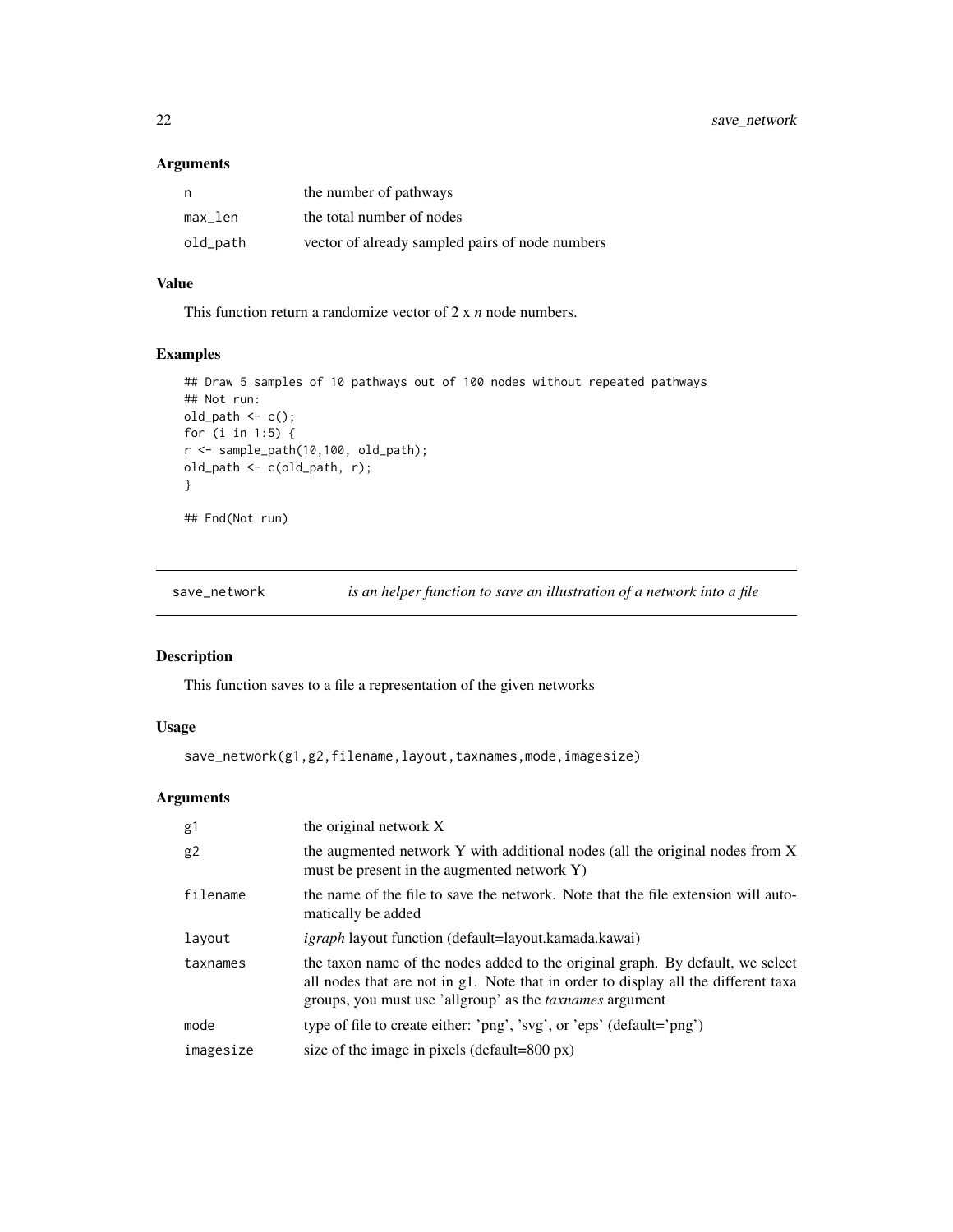# <span id="page-22-0"></span>save\_network\_big 23

#### Examples

```
## Not run:
data(Sample_1)
## Save the networks to file using the default layout (layout.kamada.kawai)
## and size (1200px)
save_network(g1,g2,filename="sample1",imagesize=1200)
## Save the networks to a file using the layout.fruchterman.reingold layout,
## and in 'svg' format
save_network(g1,g2,filename="s", mode="svg",layout=layout.fruchterman.reingold)
## Save a network containing different groups
gsample <- random_network(ngroup=4)
save_network(gsample$g1,gsample$g2,filename="gsample", taxnames="allgroup")
## End(Not run)
```
save\_network\_big *Helper function to save an illustration of a network to file with more than 50 nodes.*

# Description

This function save to file a representation of the networks. Note that it will be automatically called by the save\_network function.

# Usage

save\_network\_big(g1,g2,filename,layout,taxnames,mode,imagesize)

#### Arguments

| g1        | the original network X                                                                                                                                                                                                                  |
|-----------|-----------------------------------------------------------------------------------------------------------------------------------------------------------------------------------------------------------------------------------------|
| g2        | the augmented network Y with additional nodes (all the original nodes from X<br>must be present in the augmented network Y)                                                                                                             |
| filename  | the name of the file to save the network. Note that the file extension will auto-<br>matically be added                                                                                                                                 |
| layout    | <i>igraph</i> layout function (default=layout.kamada.kawai)                                                                                                                                                                             |
| taxnames  | the taxon name of the nodes added to the original graph. By default, we select<br>all nodes that are not in g1. Note that in order to display all the different taxa<br>groups, you must use 'allgroup' as the <i>taxnames</i> argument |
| mode      | type of file to create either: 'png', 'svg', or 'eps' (default='png')                                                                                                                                                                   |
| imagesize | size of the image in pixels (default=2500 px)                                                                                                                                                                                           |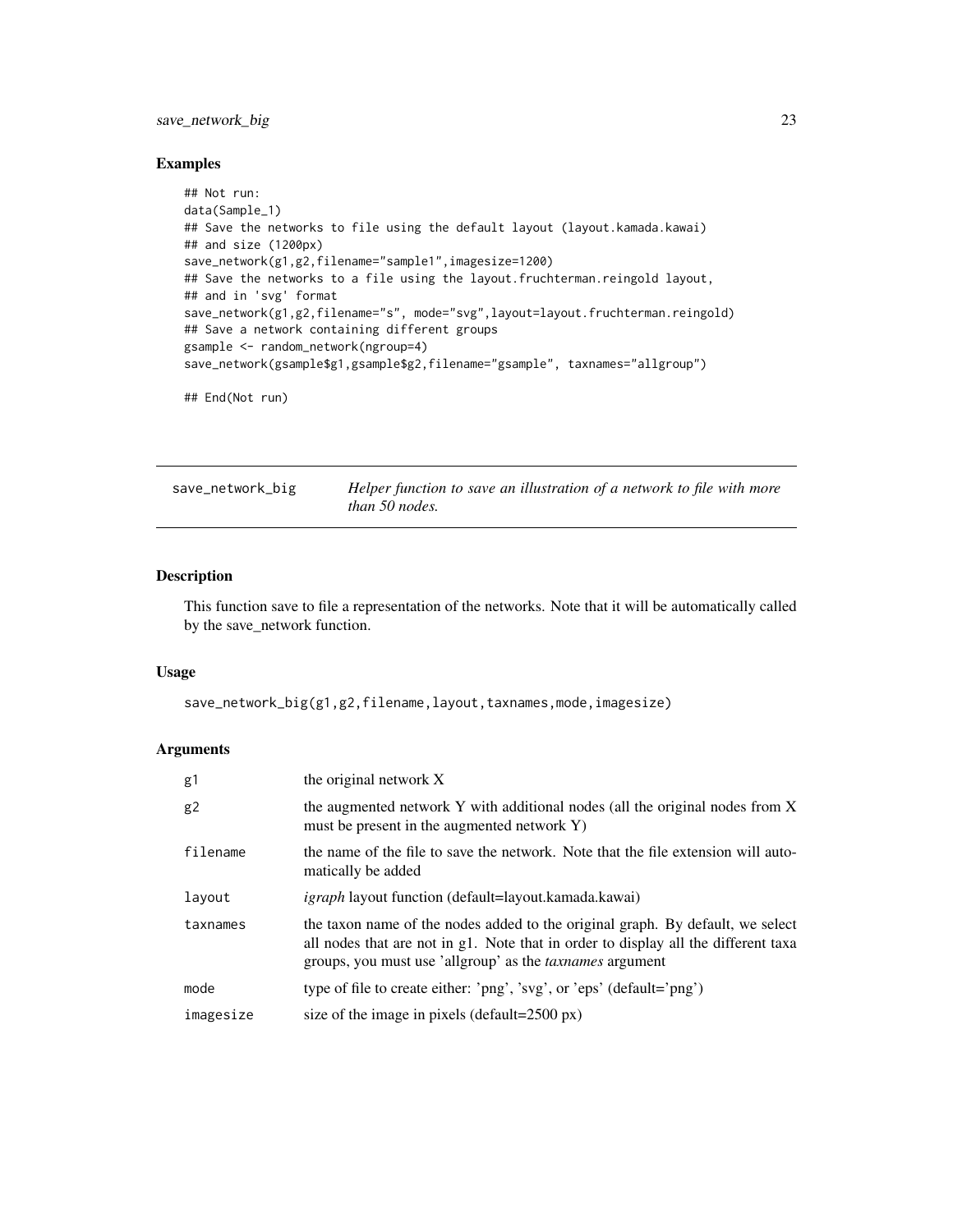<span id="page-23-0"></span>

#### Description

This function return the current SDDE version.

#### Usage

SDDE.version()

Viruses *An original and an augmented real genomic networks*

# Description

These networks include 145 archaea, 181 eubacteria with the addition of 1658 viruses to illustrate the application of the SDDE package.

#### Usage

data(Viruses)

#### Format

A data frame with the following 2 variables.

g1 An original *igraph* network

g2 An augmented *igraph* network

```
## Not run:
data(Viruses)
info_network(g1,g2)
## End(Not run)
## Network characteristics:
## Total of new nodes in network Y: 1658
## Number of edges in network Y: 12054
## Number of nodes in network Y: 1984
## Number of nodes in network X: 326
## Total of pathways to investigate: 52975
## Clustering coefficient network Y: 0.8010996
## Clustering coefficient network X: 0.8643119
## Average degree + std in network Y: 12.15121 + 15.62558
## Average degree + std in network X: 10.45399 + 8.502816
```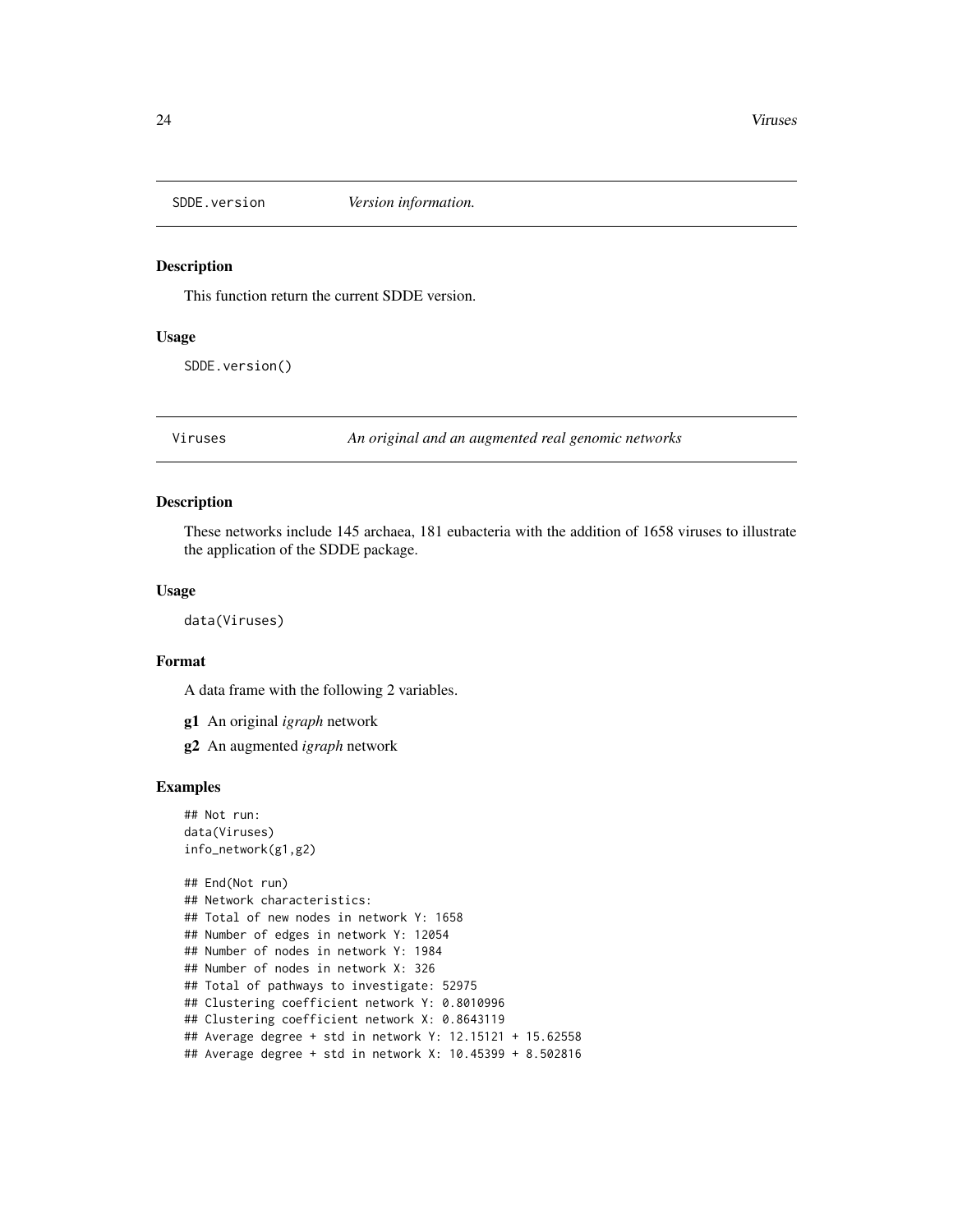#### Viruses 25

## Average path length in network Y: 5.233931 ## Average path length in network X: 4.915441 ## Number of clusters in network Y: 320 ## Number of clusters in network X: 22 ## Average cluster size + std in network Y: 6.2 + 20.8493 ## Average cluster size + std in network X: 14.81818 + 25.1711 ## Nodes distribution in network Y (first row taxa, second row count): ## archaea eubacteria virus ## 145 181 1658